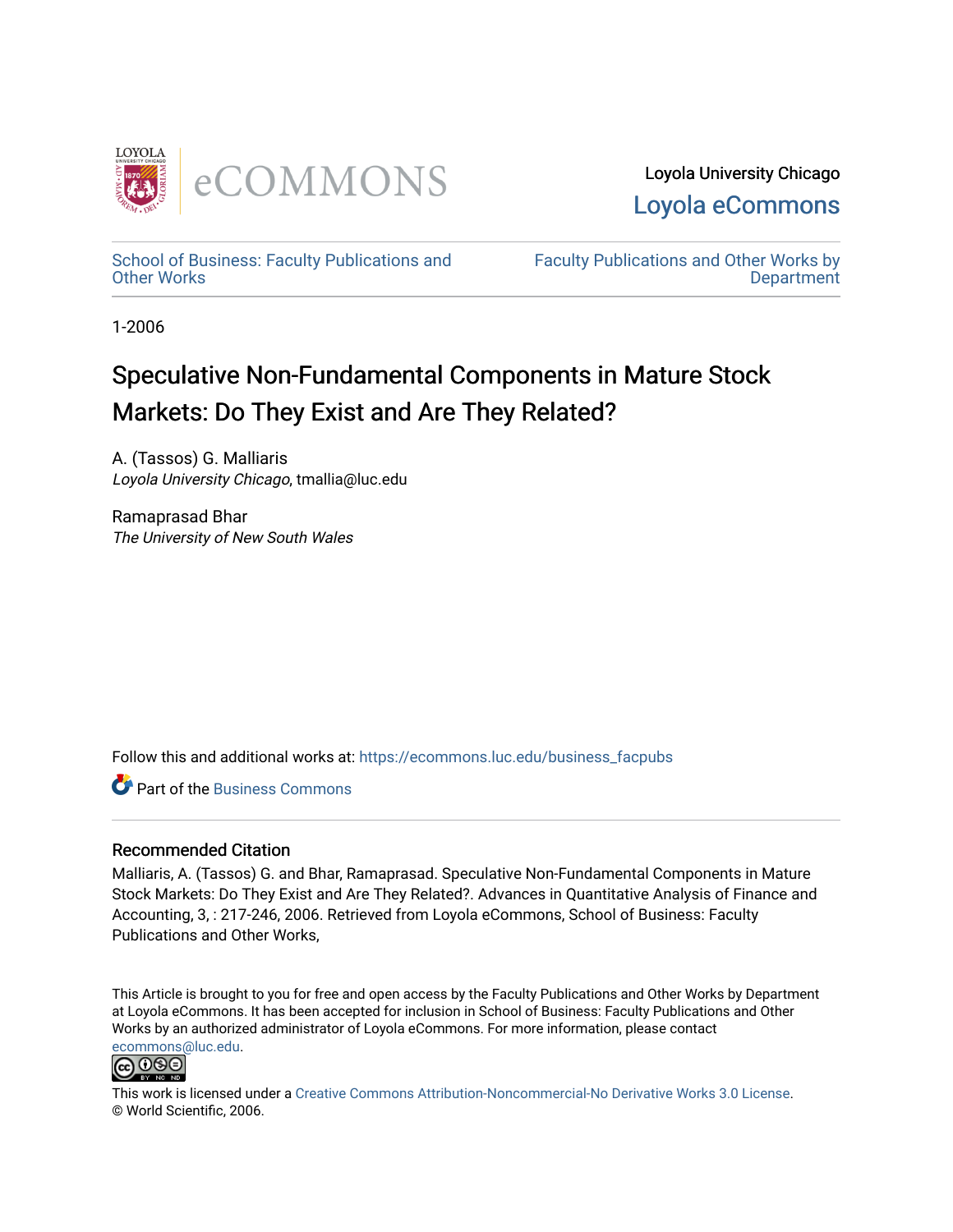## **Speculative Nonfundamental Components in Mature Stock Markets: Do they Exist and are they Related?**

Ramaprasad Bhar School of Banking and Finance, The University of New South Wales, Australia

A. G. Malliaris Department of Economics and Finance, Loyola University of Chicago, USA

Economists have long conjectured that movements in stock prices may involve speculative components, called bubbles. A bubble is defined as the difference between the market value of a security and its fundamental value. The topic of asset bubbles remains controversial because the existence of a bubble is inherently an empirical issue and no satisfactory test has yet been devised to estimate the magnitude of a bubble. This paper proposes a new methodology for testing for the existence of rational bubbles. Unlike previous authors, we treat both the dividend that drives the fundamental part and the nonfundamental process as part of the state vector. This new methodology is applied to the four mature markets of the US, Japan, England, and Germany to test whether a speculative component was present during the period of January 1951 to December 1998 in these markets. The paper also examines whether there are linkages between these national speculative components. We find evidence that the nonfundamental component in the US market causes the other three markets but we find no evidence for reverse causality.

**Keywords:** Kalman filter; mature stock markets; speculative bubbles.

## **1. Introduction**

Campbell (2000) concludes that many economists accept market efficiency as the well-established paradigm of finance but also acknowledge that asset prices are too volatile. For example, NASDAQ, from its peak on March 10, 2000 when it stood at 5,048.62 to its low of 1,454.04 on September 21, 2001, declined by 71.25%. Is this significant decline caused only because of substantial revisions of the market fundamentals or can it be viewed as the bursting of a speculative bubble?

The literature on bubbles or speculative components follows two broad methodologies: speculative components are assumed to be rational or irrational.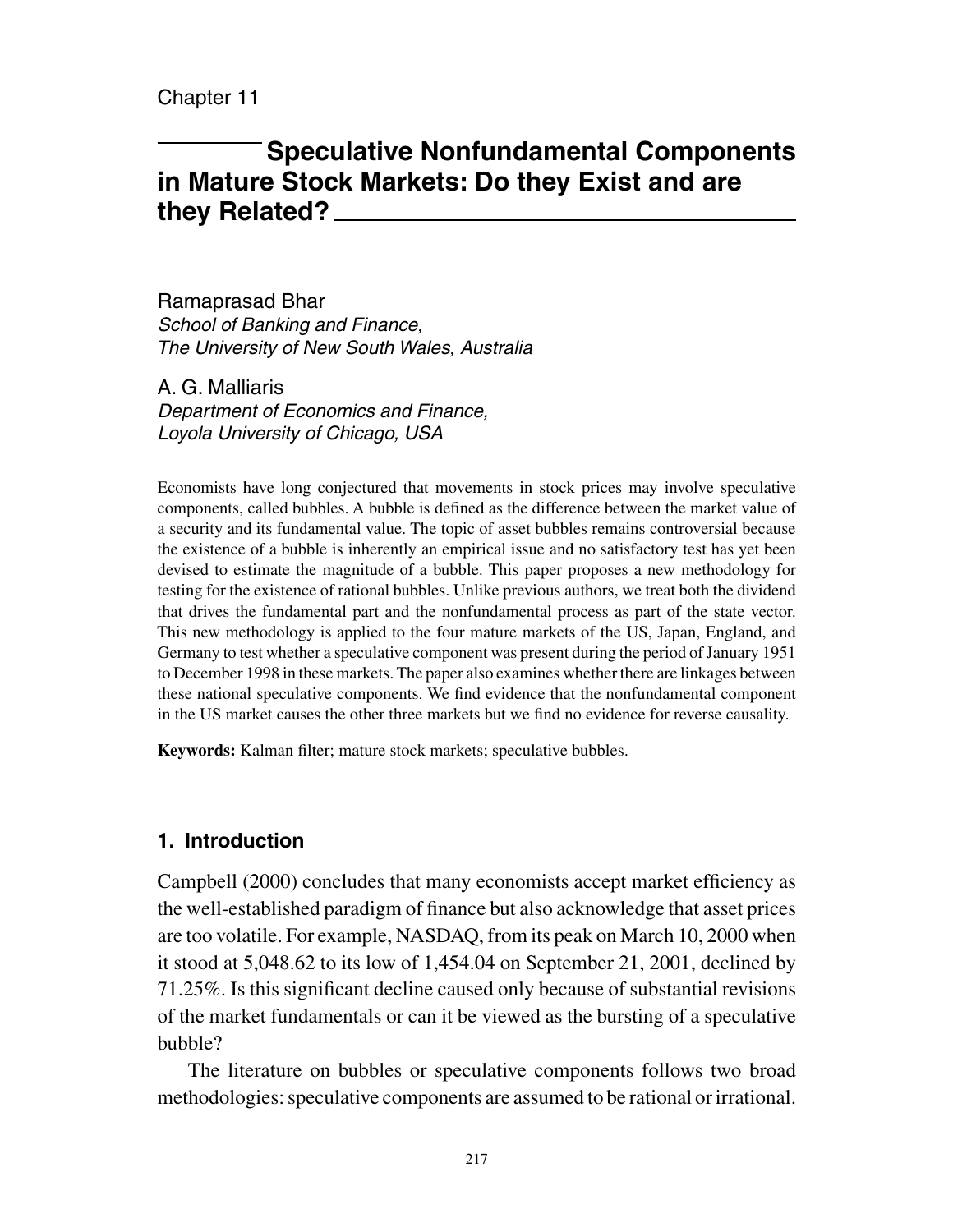The rational bubble approach is presented in Blanchard and Fisher (1989) who argue that in solving the difference equation that arises from asset price arbitrage conditions, the efficient market solution is not unique. There is also a rational bubble solution with asset prices deviating from fundamentals and expected to grow at the rate of return of the riskless asset. In contrast to the rational bubble approach, Keynes (1936) postulated the "irrational bubble" approach where asset prices are driven by "animal spirits". In this paper, we only consider "rational bubbles" and use the terms "rational bubble" and "speculative nonfundamental component" interchangeably.

This paper modifies certain empirical methodologies to test for the presence of rational bubbles and then explores the relationship among these bubbles in mature stock markets. Section 2 introduces general ideas about asset bubbles. In Section 3, we motivate our empirical methodology by reviewing the important contributions of Wu (1995, 1997) and other econometricians. Section 4 examines global stock market integration and Section 5 highlights our new methodology for testing for the existence of asset bubbles and then applies it to the stock markets of the US, Japan, England, and Germany. We find evidence of asset bubbles in all four stock markets. We then proceed to examine whether these bubbles travel across mature economies. Our main findings and conclusions are given in the last section.

#### **2. Rational Asset Bubbles**

The standard definition of the fundamental value of an asset is the summed discounted value of all future cash flows generated by such an asset. The difference, if any, between the market value of the security and its fundamental value is termed a speculative bubble. The existence of bubbles is inherently an empirical issue that has not been settled. A number of studies such as Blanchard and Watson (1982) and West (1988) have argued that dividend and stock price data are not consistent with the "market fundamentals" hypothesis, in which prices are given by the present discounted values of expected dividends. These results have often been construed as evidence for the existence of bubbles or fads.

In addition, Shiller (1981) and LeRoy and Porter (1981) have argued that the variability of stock price movements is too large to be explained by the discounted present value of future dividends. Over the past century US stock prices are 5–13 times more volatile than can be justified by new information about future dividends. Campbell and Shiller (1988a, b) and West (1987, 1988)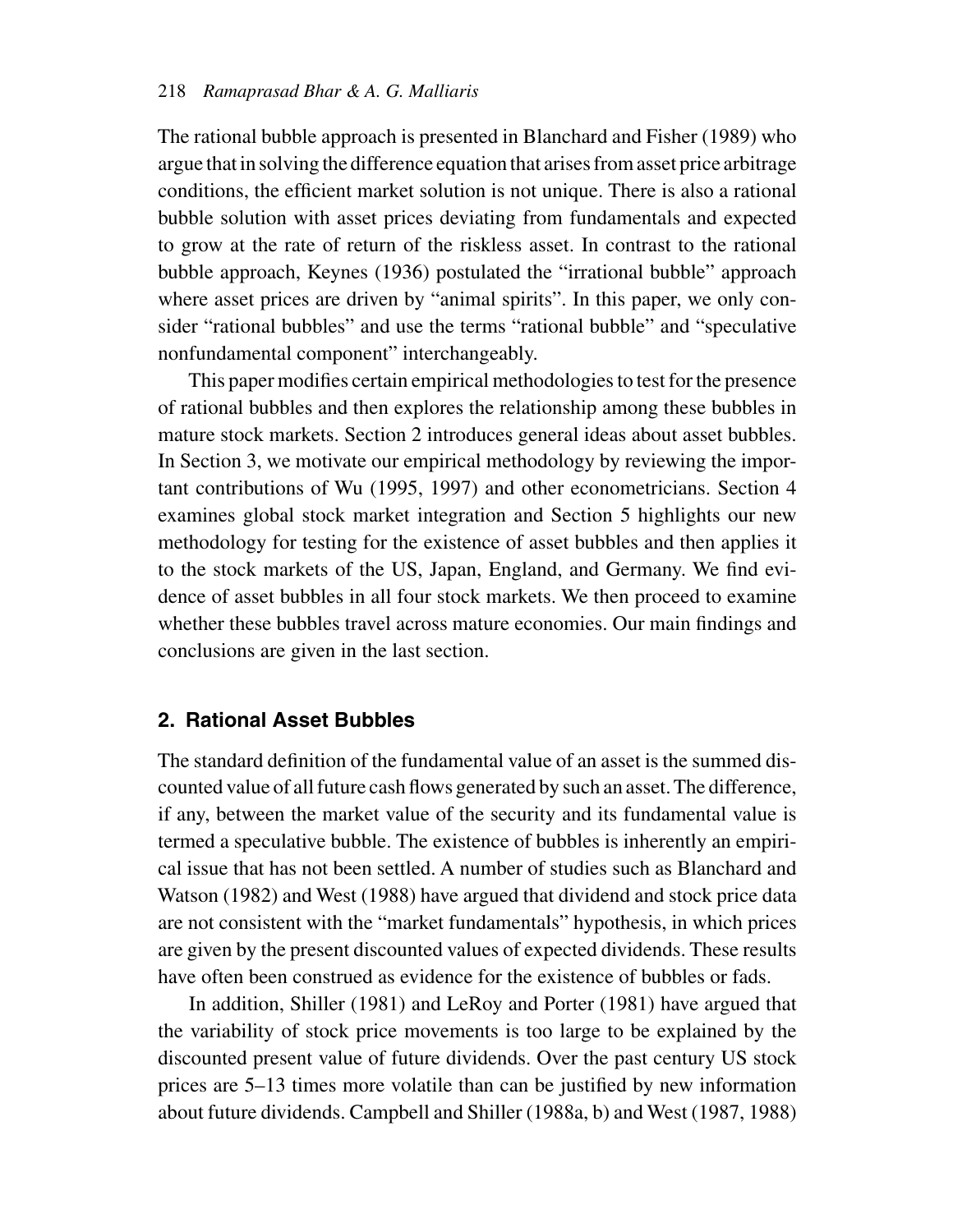remove the assumption of a constant discount rate. However, a variable discount rate provides only marginal support in explaining stock price volatility. These authors reject the null hypothesis of no bubbles.

Wu (1997) examines a rational bubble, able to burst and restart continuously. The specification is parsimonious and allows easy estimation. The model fits the data reasonably well, especially during several bull and bear markets in this century. Such rational bubbles can explain much of the deviation of US stock prices from the simple present-value model. Wu's work is reviewed in more detail in the next section. Beyond the existence or not of bubbles, economists have also studied in detail the implications of a stock market bubble to the economy at large. Binswanger (1999) offers a comprehensive review of these issues and Chirinko and Schaller (1996) argue that bubbles have existed over certain periods in the US stock market but real investment decisions have been determined by fundamentals. Hayford and Malliaris (2001) argue that easy monetary policy may have contributed to the US stock market bubble during 1995–2000.

## **3. Review of Key Empirical Papers**

To motivate our methodological contribution to testing for asset bubbles, we examine few influential papers in this area.

## **3.1. Flood and Garber (1980)**

Flood and Garber (1980) test the hypothesis that price-level bubbles did not exist in a particular historical period. The existence of a price-level bubble places such extraordinary restrictions on the data that such bubbles are not an interesting research problem during normal times. Since hyperinflations generated series of data extraordinary enough to admit the existence of a pricelevel bubble, the German episode is an appropriate and interesting period to search for bubbles. The authors build a theoretical model of hyperinflation in which they allow price-level bubbles. Then, they translate the theoretical model into data restrictions and use these restrictions to test the hypothesis that price-level bubbles were not partly responsible for Germany's massive inflation during the early 1920s.

Cagan (1956) used the following monetary model in his study of seven hyperinflations:

$$
m_t - p_t = y + \alpha \pi_t + \varepsilon_t, \quad \alpha < 0, \ t = 1, 2, 3, \dots \tag{1}
$$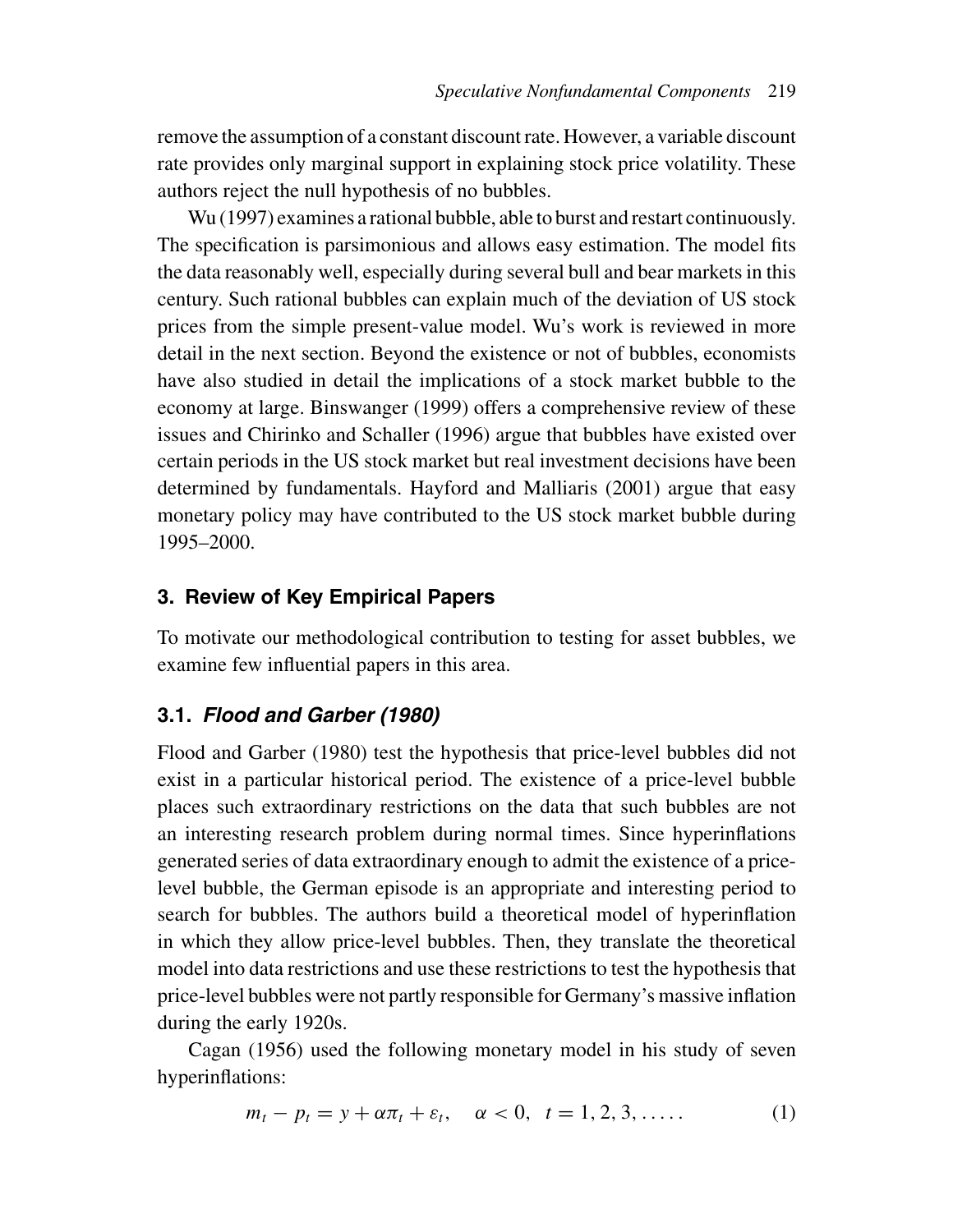#### 220 *Ramaprasad Bhar & A. G. Malliaris*

The variables  $m$  and  $p$  are the natural logarithms of money and price at time t. The anticipated rate of inflation between t and  $t + 1$  is  $\pi$  and  $\varepsilon$  is a stochastic disturbance term. The rational-expectations assumption requires  $\pi_t = E(\pi_t | I_t)$ , where  $\pi_t = p_{t+1} - p_t$  is the mathematical expectations operator, and  $I$  is the information set available for use at time  $t$ .

The solution of Equation (1) is

$$
p_t = -\alpha A_0 \psi^t + \left[ m_t - y + \psi^{-1} \sum E(\psi_{t+1} - w_{t+i} H_t) \psi^{-1} - \varepsilon_t \right],
$$

where  $\psi \equiv (\alpha - 1)/\alpha > 1$ ,  $\mu_{t+i} = m_{t+i+1} - m_{t+i}$ ,  $w_{t+i} = \varepsilon_{t+i+1} - \varepsilon_{t+i}$  and A is an arbitrary constant.

For this model, market fundamentals are defined as

$$
\Big[m_t - y + \psi^{-1} \sum E(\psi_{t+1} - w_{t+i} H_t) \psi^{-1} - \varepsilon_t\Big],
$$

price-level bubbles are then captured by the term  $-\alpha A_0 \psi^t$ .

Rational-expectations models normally contain the assumption  $A = 0$ , which prevents bubbles. Notice that if  $A \neq 0$ , then the price will change with t even if market fundamentals are constant. The definition of a price-level bubble as a situation in which  $A \neq 0$  is appropriate for two reasons. First, A is an arbitrary and self-fulfilling element in expectations. Second, if  $A \neq 0$ , then agents expect prices to change through time at an ever-accelerating rate, even if market fundamentals do not change. Since economists usually consider price bubbles to be episodes of explosive price movement that are unexplained by the normal determinants of market price,  $A \neq 0$  will produce a price-level bubble. The results of the empirical analysis presented by Flood and Garber support the hypothesis of no price-level bubbles.

#### **3.2. West (1987)**

The test compares two sets of estimates of the parameters needed to calculate the expected present discounted value (PDV) of a given stock's dividend stream, with expectations conditional on current and all past dividends. In a constant discount rate model the two sets are obtained as follows. One set is obtained by regressing the stock price on a suitable set of lagged dividends. The other set is obtained indirectly from a pair of equations. One is an arbitrage equation yielding the discount rate, and the other is the ARIMA equation of the dividend process.

Under the null hypothesis that the stock price is set in accord with a standard efficient markets model, the regression coefficients in all equations may be estimated consistently. When the two sets of estimates of the expected PDV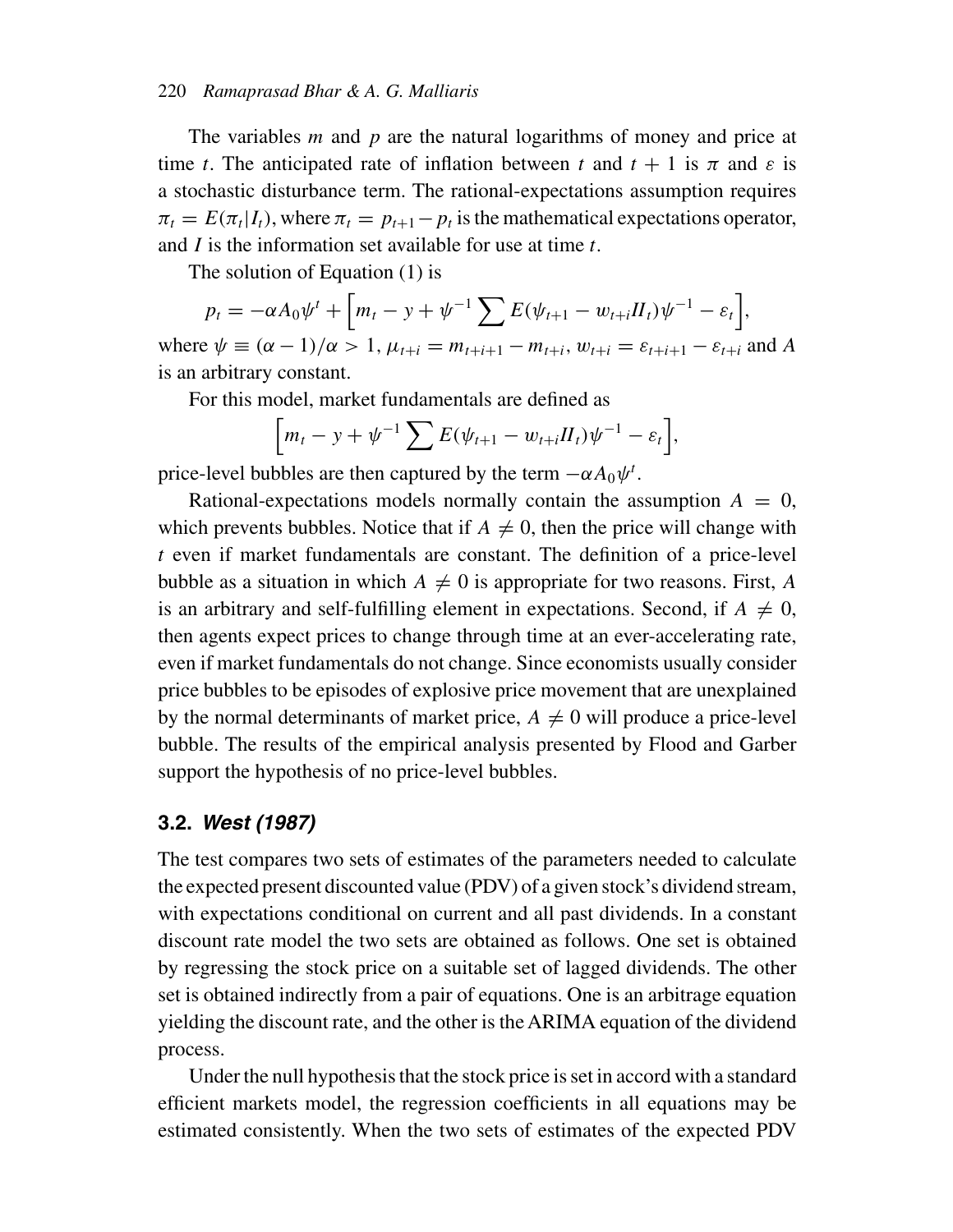parameters are compared, then, they should be the same, apart from sampling error. This equality will not hold under the alternative hypothesis that the stock price equals the sum of two components: the price implied by the efficient markets model and a speculative bubble.

A stock price is determined by the arbitrage condition:

$$
p_t = bE(p_{t+1} + d_{t+1})|I_t,
$$
\n(2)

where p is the real stock price in period t, b the constant *ex ante* real discount rate,  $0 < b = 1/(1+r) < 1$ , r the constant expected return, E is mathematical expectation,  $d$  is the real dividend paid in period  $t+1$ , and I denotes information common to traders at period t.

As long as the transversality condition  $\lim_{n\to\infty} b^n E[p_{t+n}|I_t] = 0$  holds, the unique forward solution to Equation (1) is  $p_t^* \sum b^i E[d_{t+i}|I_t]$ . If this condition fails, there is a family of solutions to Equation (2). Any p that satisfies  $p_t =$  $p_t^* + c_t$ ,  $E[c_t|I_{t-1}] = b^{-1}c_{t-1}$  is also a solution. *c* is by definition a speculative bubble. The aim of West is to test  $p_t = p_t^*$ , versus  $p_t = p_t^* + c$ .

Checking for the equality of the two sets in long-term annual data on the Standard and Poor's 500 Index (1871–1980) and the Dow Jones Index (1928– 1978), the author finds that the null hypothesis of no bubbles is rejected and the coefficients in the regression of price on dividends are biased upwards.

#### **3.3. Ikeda and Shibata (1992)**

Using a stochastic dividend-growth model, the paper provides a general analysis of fundamental-dependent bubbles in stock prices. Given that dividends follow a continuous Markov process, a stock price is specified as a function of dividends as well as of time. The authors derive a partial differential equation with respect to this price function from an arbitrage equation. Provided that a free-disposal condition is satisfied, a fundamental price process is defined as the forward-looking particular solution of this equation and a price bubble as the general solution of the corresponding homogeneous equation.

Consider a stock share that yields dividends  $D(t)$  at time t. These dividends follow a geometric Brownian motion with positive drift:

$$
dD(t) = gD(t) dt + \sigma D(t) dz(t),
$$
  
\n
$$
D(0) = D_0, \quad g - \sigma^2/2 > 0, \quad \sigma > 0.
$$
\n(3)

The constants g and  $\sigma$  are, respectively, the expected value and the standard deviation of the instantaneous rate of dividend growth. dz is an independent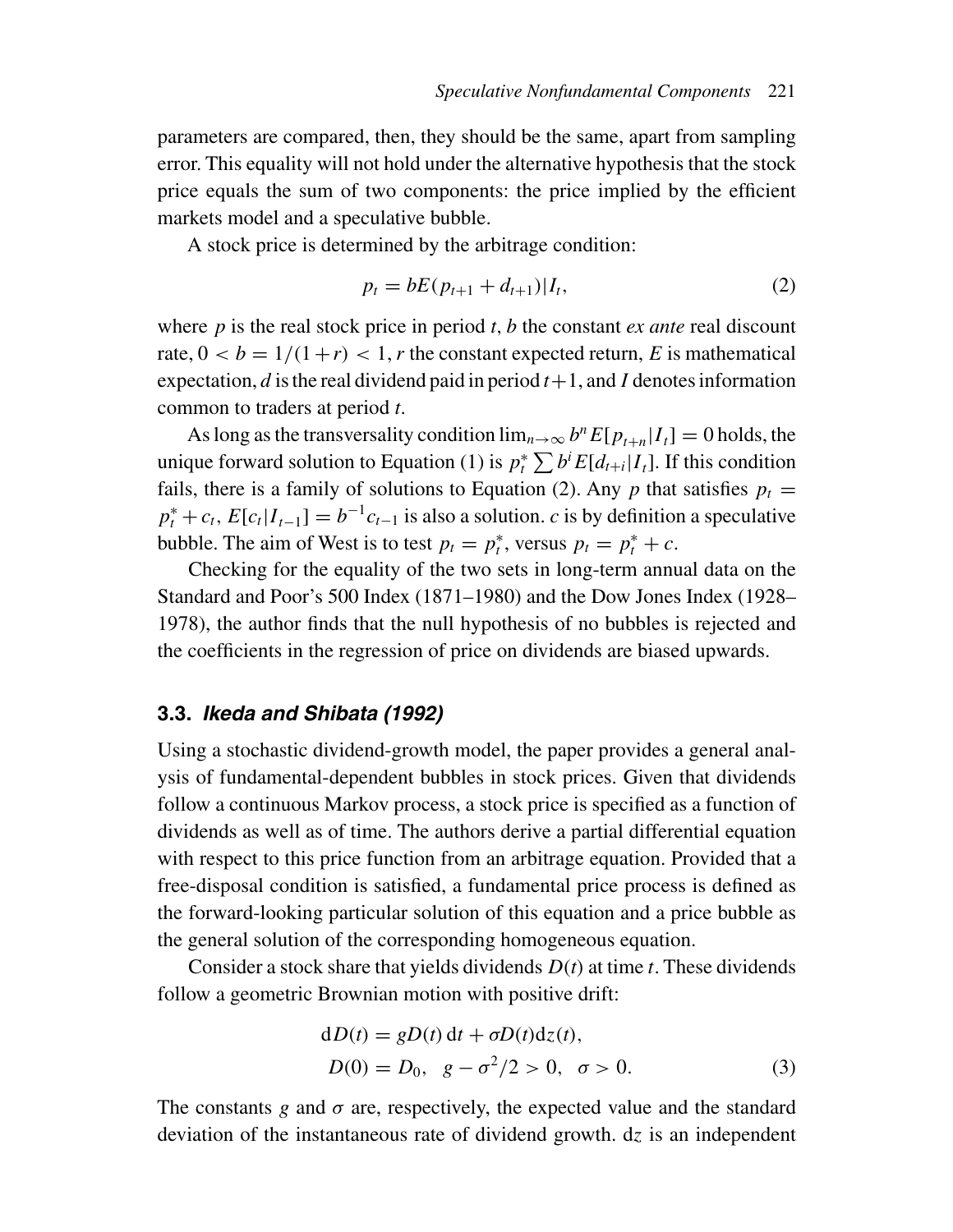increment of a standard Wiener process, z, with the initial condition  $z(0) = 0$ . Since ln D follows a normal distribution, the time series of dividend payments have a positive trend.

The stochastic dividend-payment process described in Equation (3) is the only source of randomness. Assume risk neutrality of investors, free disposability of the stock and also that the cum-dividend stock price is determined by the following two conditions:

$$
E[dP(t)|\Omega_t]/dt + D(t) = rP(t),
$$
\n(4)

$$
P(t) \ge 0, \quad \text{with } r > 0 \ \forall t \in [0, \infty] \le p.1,\tag{5}
$$

where,  $E[\cdot|\Omega_t]$  represents mathematical expectations conditional on  $\Omega$ , and parameter r denotes the constant riskless interest rate.

The rational expectations stochastic process of the stock price is obtained then by solving the nonhomogeneous partial differential Equation (4), subject to the dividend payment process (3) and the price positivity condition (5). The authors find that the fundamentals dependency stabilizes bubble dynamics and that stock prices with fundamentals-dependent bubbles can be less volatile than fundamentals. Furthermore, fundamentals-dependent bubbles exhibit various transition patterns, such as nonmonotonic movements and monotonic shrinkage in magnitude and volatility.

#### **3.4. Wu (1997)**

The paper estimates a rational stochastic bubble using the Kalman filtering technique. The bubble grows at the discount rate in expectation and it can collapse and restart continuously, allowing for the possibility of a negative bubble. The log of dividends follows a general ARIMA  $(p, 1, q)$  process. The model for stock prices with the bubble component, the dividend process and the bubble process are expressed in the state-space form with the bubble being treated as an unobserved state vector. The model parameters are estimated by the method of maximum likelihood and obtain optimal estimates of stochastic bubbles through the Kalman filter.

Consider the standard linear rational expectations model of stock price determination:

$$
[E_t(P_{t+1} + D_t) - P_t]/P_t = r,
$$
\n(6)

where p is the real stock price at time t, D is the real dividend at time t, E is the mathematical expectation conditional on information available at time t and r is the required real rate of return,  $r > 0$ . The log-linear approximation of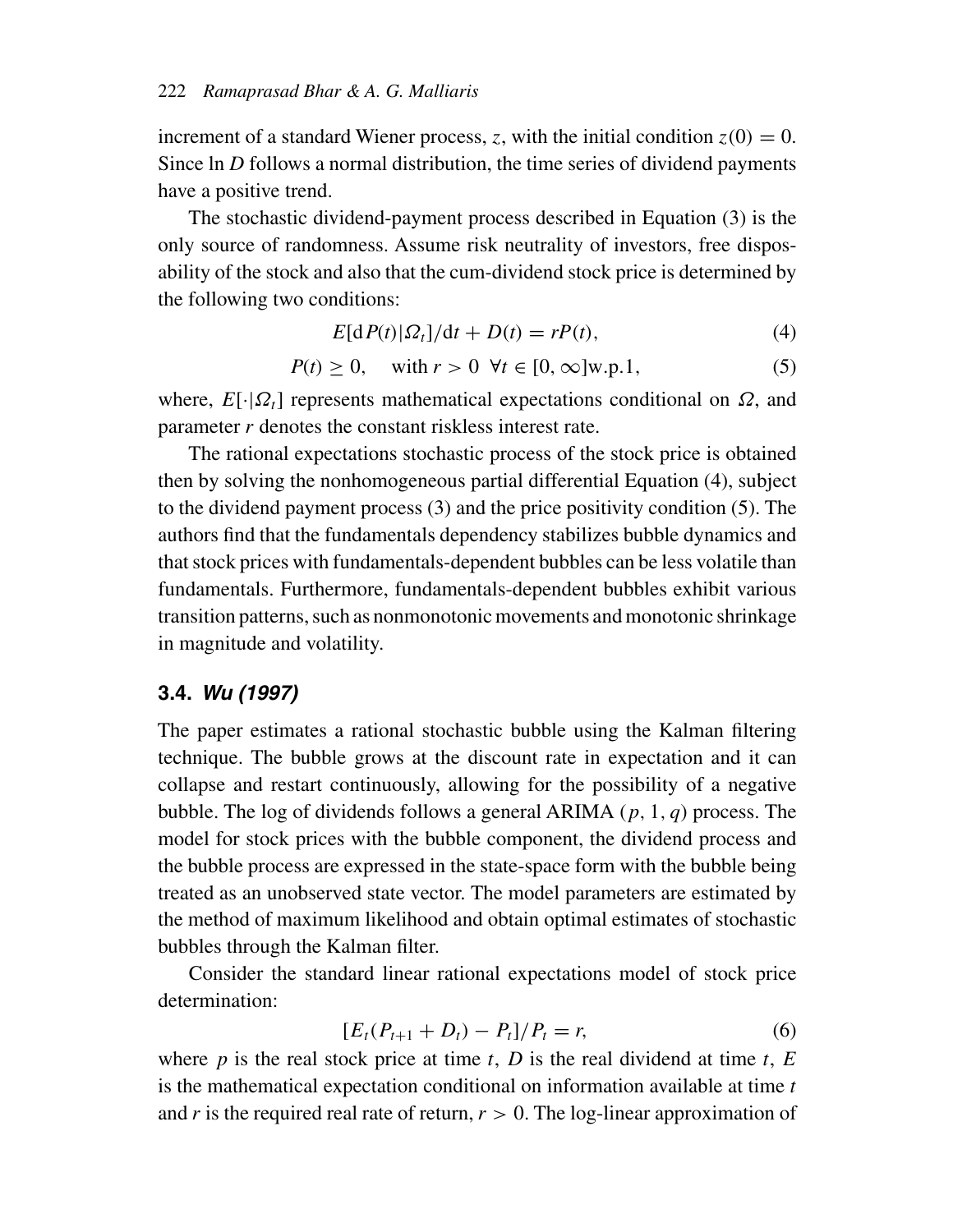Equation (6) can be written as follows:

$$
q = k + \psi E_t p_{t+1} + (1 - \psi)d_t - p_t, \tag{7}
$$

where q is the required log gross return rate,  $\Psi$  is average ratio of the stock price to the sum of the stock price and the dividend,  $k = -\ln(\Psi)$  –  $(1 - \Psi) \ln(1/\Psi - 1), p = \ln(P)$ , and  $d = \ln(D)$ .

The general solution to Equation (7) is given by

$$
p_t = (k - q)/(1 - \psi) + (1 - \psi) \sum_{1=0}^{\infty} \psi^i E_t(d_{t+i}) + b_t = p_t^f + b_t, \qquad (8)
$$

where  $b_t$  satisfies the following homogeneous difference equation:

$$
E_t(b_{t+i}) = (1/\psi)^i b_t.
$$
 (9)

In Equation (7), the no-bubble solution  $p$  is exclusively determined by dividends, while *b* can be driven by events extraneous to the market and is referred to as a rational speculative bubble. After defining the stock price equation, the parametric bubble process and the dividend process in a state-space form, the bubble is treated as an unobserved state vector, which can be estimated by the Kalman filtering technique.

Wu finds statistically significant estimate of the innovation variance for the bubble process. During the bull market of the 1960s, the size of the bubble is 40– 50% of the stock price. Negative bubbles are found during the 1919–1921 bear market, in which case the bubble explains 20–30% of the decline in stock prices.

#### **3.5. Wu (1995)**

The model reviewed in the previous Section 3.4 has also been used by the same author to estimate the unobserved nonfundamental component of the exchange rate and to test whether it is significantly different from zero. Using the monetary model of exchange rate determination, the solution for the exchange rate is the sum of two components. The first component, called the fundamental solution, is a function of the observed market fundamental variables. The second component is an unobserved process, which satisfies the monetary model and is called the stochastic bubble. The monetary model, the market fundamental process and the bubble process are expressed in the state-space form, with the bubble being treated as a state variable. The Kalman filter can then be used to estimate the state variable.

The author finds no significant estimate of a bubble component during the period 1974–1988. Similar results were obtained for the subsample,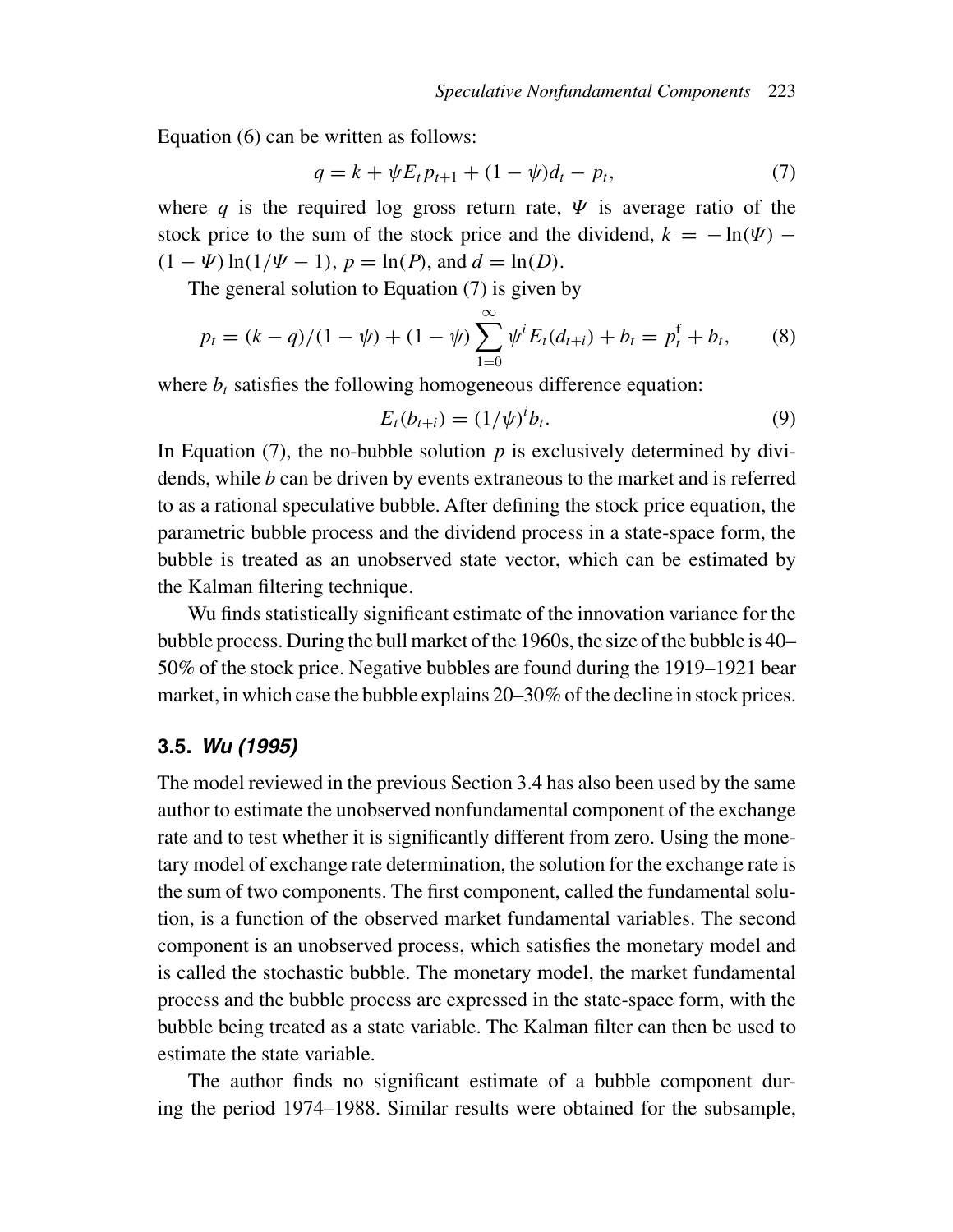1981–1985, during which the US dollar appreciated most drastically and a bubble might have occurred.

Sections 5–7 elaborate our extensions of the five key papers reviewed in this section. The added advantage of our methodological innovation is that it allows us to test for possible linkages between national bubbles. Section 4 describes the rationale for searching for linkages between national bubbles.

#### **4. Global Stock Market Integration**

Once bubbles are confirmed empirically in the four mature stock markets, we proceed to test linkages between these markets in terms of these nonfundamental components. In this context, we adopt a subset VAR methodology presented in Lutkepohl (1993, p. 179). The approach builds into it the causal relations between the series and this gives us the opportunity to analyze the potential global interaction among these national equity markets through the speculative component of the prices. The potential existence of global linkages among equity markets has attracted great interest among scholars because of its impact on global diversification.

During the past 30 years, world stock markets have become more integrated, primarily because of financial deregulation and advances in computer technology. Financial researchers have examined various aspects of the evolution of this particular aspect of world integration. In analyzing the results of such studies, one could deduce that greater global integration implies lesser benefits from international portfolio diversification. If this is true, how can one explain the ever-increasing flow of big sums of money invested in international markets? To put differently, while Tesar and Werner (1992) confirm the home bias in the globalization of stock markets, why are increasing amounts of funds invested in nonhome equity markets?

The analysis of the October 19, 1987 stock market crash may offer some insight in answering this question. Roll (1988, 1989), King and Wadhwani (1990), Hamao, Musulis, and Ng (1990), and Malliaris and Urrutia (1992) confirm that almost all stock markets fell together during the October 1987 crash despite the existing differences of the national economies while no significant interrelationships seem to exist for periods prior and post the crash. Malliaris and Urrutia (1997) also confirm the simultaneous fall of national stock market returns because of the Iraqi invasion of Kuwait in July 1990. This evidence supports the hypothesis that certain global events, such as the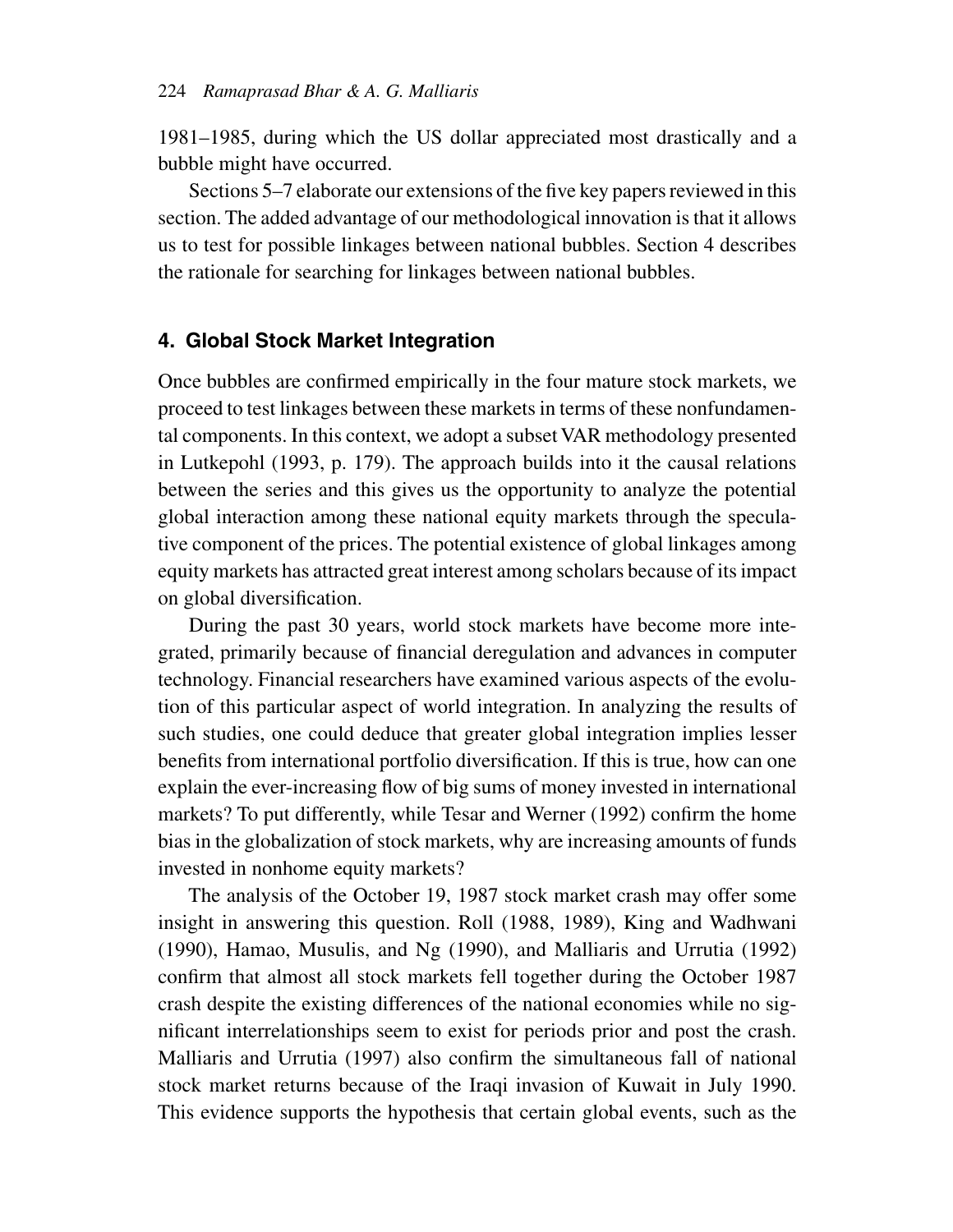crash of October 1987 or the invasion of Kuwait in July 1990, tend to move world equity markets in the same direction, thus reducing the effectiveness of international diversification. On the other hand, in the absence of global events, national markets are dominated by domestic fundamentals, and international investing increases the benefits of diversification. Exceptions exist, as in the case of regional markets, such as the European stock markets reported in Malliaris and Urrutia (1996).

A review of the literature on linkages among international stock markets can be found in McCarthy and Najand (1995). These authors adopt the state space methodology to infer the linkage relationships between the stock markets in Canada, Germany, Japan, UK, and the US. The authors claim that this approach not only determines the causal relationship, in the Granger sense, but it delivers the result with minimum number of parameters necessary. They report that the US market exerts the most influence on other markets. Since these authors use daily data, there is some overlap in the market trading time and they attempt to take care of that in the interpretation of their results. The main finding is consistent with similar findings by other researchers, such as, Eun and Shim (1989), who examine nine stock markets in the North America and Europe over period 1980–1985 in a VAR framework.

From this rapid review of global stock market integration, it becomes apparent that the topic of linkages between bubbles has not been addressed. Our methodology for testing the existence of bubbles in national markets has the additional advantage that it renders itself for also testing for possible linkages between bubbles in these mature stock markets. We augment our contribution to the literature by exploring this issue also.

#### **5. Our Methodological Contribution**

The purpose of our study is to search empirically for fundamental and nonfundamental components in the national stock markets of the US, Japan, Germany, and the UK, using a state-of-the-art econometric methodology. The word nonfundamental or bubble in this context implies the deviation of the observed stock price from the fundamental part driven by the dividend process. Once this nonfundamental part is estimated we investigate how this might be traveling between these four markets.

We focus on the postwar period in these four countries as opposed to the authors reviewed in the previous section who concentrate on only the US.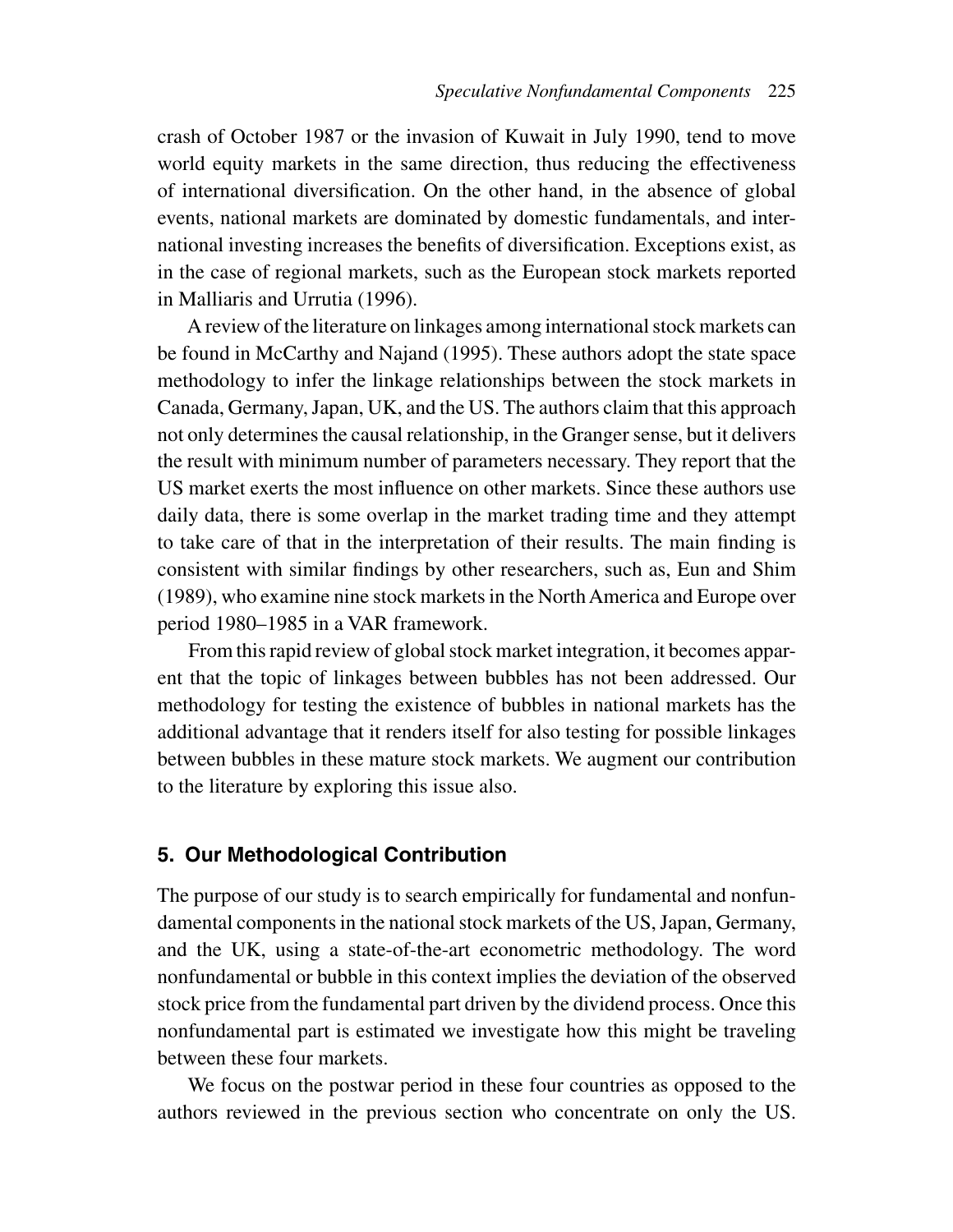All data are monthly returns of the S&P 500, Nikkei 225, Dax-30, and FT-100 indexes ranging from January 1951 to December 1998, that is, 576 observations. All data are converted to real values using the corresponding CPI measures and Global Financial Data provided the data. In order to establish the soundness of our methodology we have reproduced the results from Wu (1997) using annual US data (also obtained from Global Financial Data) covering the period 1871–1998. These results are available in Bhar and Malliaris (2001).

Since the nonfundamental part is not observed, the modeling problem is necessarily that of a partially observed system. Wu (1997) employs a similar concept but our implementation is quite different as described in Bhar and Malliaris (2001). We follow Shumway and Stoffer (2000, p. 306) to develop a Dynamic Linear Model, DLM, to treat both the dividend process and the nonfundamental process as part of the unobserved components, the state vector. These states are filtered out of the observations that include the observed dividend and the price, which form the measurement vector.

We also establish the superior performance of our stock price model with a nonfundamental component compared to the simple stock price model with a GARCH error. Our modeling approach makes this comparison straightforward within the same maximum likelihood framework. Wu (1997) does not report any model adequacy tests and the precise moment conditions needed in the GMM estimation are not reported either. On the other hand, our models are subjected to a battery of diagnostic tests applicable to partially observed state space systems. Since Bhar and Malliaris (2001) describe the details of the models we adopt, in Sections 6 and 7 we only outline briefly the essential elements of our approach. In Section 8, we describe the procedure for testing the propagation of the nonfundamental parts between the four countries.

#### **6. Dynamic Linear Model with Nonfundamental Component**

Our starting point is Equations (8) and (9) described earlier. As our preliminary investigations reveal that both the log real price and log real dividend series are nonstationary, we choose to work with the first differenced series. Thus, Equation (8) becomes,

$$
\Delta p_t = \Delta p_t^{\text{f}} + \Delta b_t,\tag{10}
$$

where  $\Delta p_t^f \equiv (1 - \psi) \sum_{i=0}^{\infty} \psi^i E_t(d_{t+i}) - (1 - \psi) \sum_{i=0}^{\infty} \psi^i E_{t-1}(d_{t-1+i}).$ Assume the parametric representation of Equation (9) is

$$
b_{t+1} = \frac{1}{\psi} b_t + \varepsilon_\eta, \quad \varepsilon_\eta : N(0, \sigma_\eta^2), \tag{11}
$$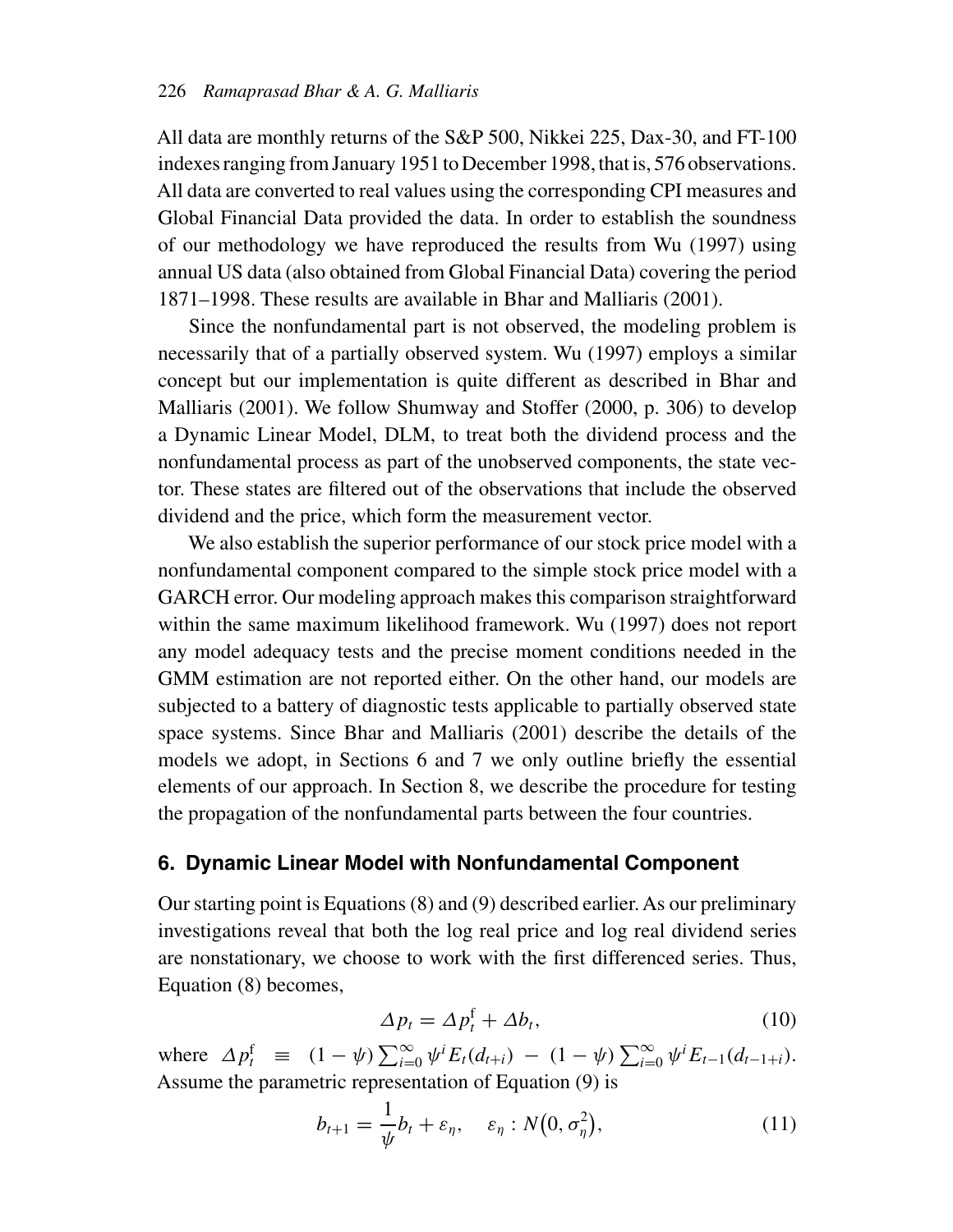*Speculative Nonfundamental Components* 227

$$
\Delta b_t = \frac{1}{\psi} (b_t - b_{t-1}).
$$
\n(12)

In order to express the fundamental component of the price,  $\Delta p_t^{\text{f}}$ , in terms of the dividend process, we fit an appropriate AR model of sufficient order so that the Akaike information criterion, AIC, is minimized. We find that for the Japanese data a AR(1) model is sufficient whereas for the other three countries we need AR(3) models. The infinite sums in the expression for  $\Delta p_t^{\text{f}}$  may be expressed in terms of the parameters of the dividend process once we note the following conditions. First, the differenced log real dividend series is stationary, therefore the infinite sum converges. Second, any finite order AR process can be expressed in companion form (VAR of order 1) by using extended state variables, i.e., suitable lags of the original variables (Campbell, Lo, and MacKinlay, 1997, p. 280). And third, using demeaned variables the VAR(1) process can be easily used for multiperiod ahead forecast (Campbell, Lo, and MacKinlay, 1997, p. 280).

Assuming the demeaned log real dividend process has the following AR(3) representation,

$$
\Delta d_t = \phi_1 \Delta d_{t-1} + \phi_2 \Delta d_{t-2} + \phi_3 \Delta d_{t-3} + \varepsilon_\delta, \quad \varepsilon_\delta : N(0, \sigma_\delta^2)
$$
(13)

the companion form may be written as,

$$
\begin{bmatrix}\n\Delta d_t \\
\Delta d_{t-1} \\
\Delta d_{t-2}\n\end{bmatrix} = \begin{bmatrix}\n\phi_1 & \phi_2 & \phi_3 \\
1 & 0 & 0 \\
0 & 1 & 0\n\end{bmatrix} \begin{bmatrix}\n\Delta d_{t-1} \\
\Delta d_{t-2} \\
\Delta d_{t-3}\n\end{bmatrix} + \begin{bmatrix}\n\varepsilon_\delta \\
0 \\
0\n\end{bmatrix}
$$
\nor\n
$$
X_t = \Phi X_{t-1} + \Xi_t,
$$
\n(15)

where the definitions of 
$$
X_t
$$
,  $\Phi$ , and  $\Xi_t$  are obvious from comparison of Equations (9) and (10). Following Campbell, Lo, and MacKinlay (1997, p. 280),  $\Delta p_t^f$  may be expressed as (with *I* being the identity matrix of the same dimension as  $\Phi$ )

$$
\Delta p_t^{\rm f} = \Delta d_t + \psi \Phi (I - \psi \Phi)^{-1} \Delta X_t.
$$
 (16)

We can now express Equation  $(5)$  in terms of the fundamental component and the bubble component,

$$
\Delta p_t = \Delta d_t + e^{\prime} \psi \Phi (I - \psi \Phi)^{-1} \Delta X_t + \Delta b_t, \qquad (17)
$$

where  $e' \equiv [1 \ 0 \ 0].$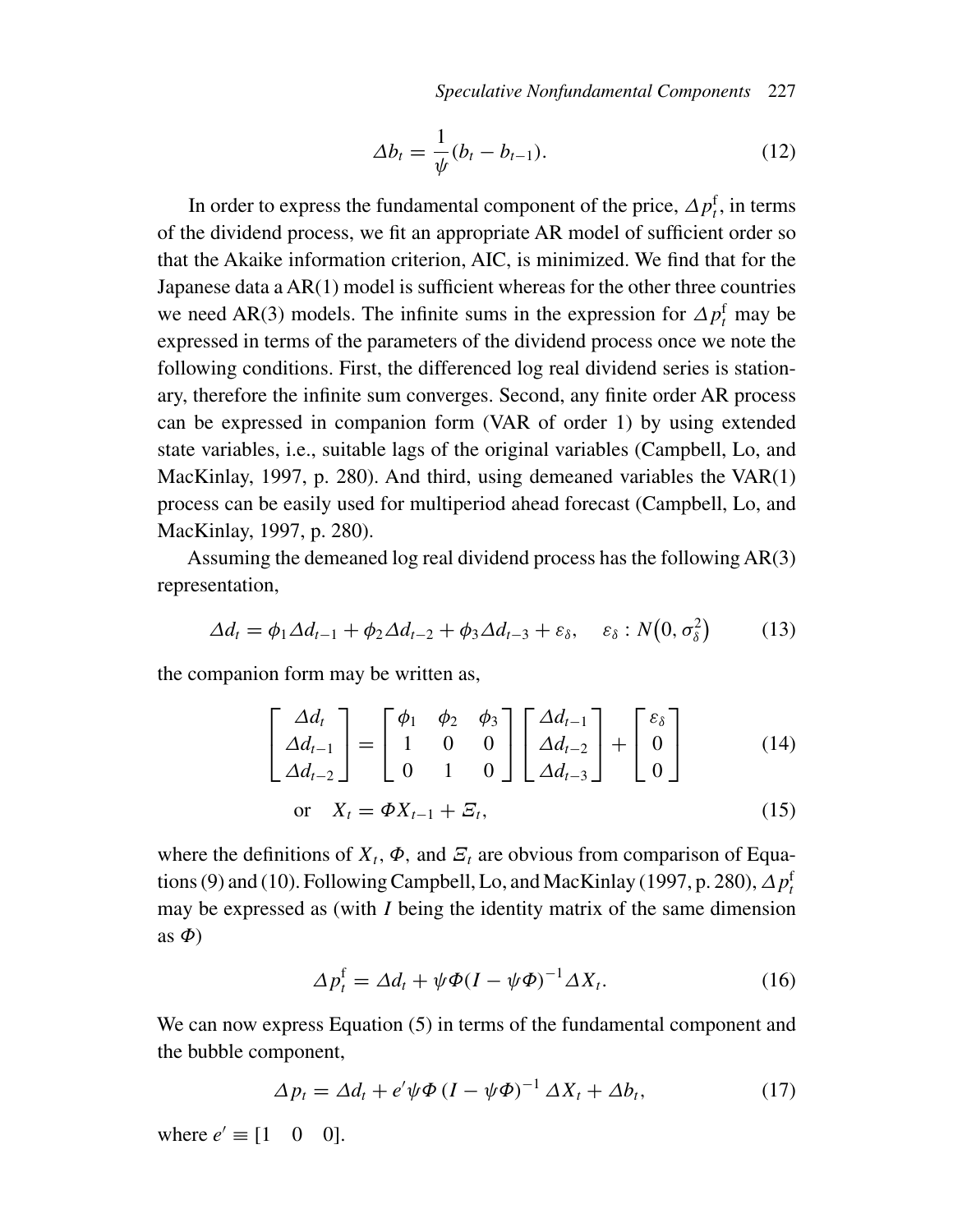#### 228 *Ramaprasad Bhar & A. G. Malliaris*

Equations  $(12)$ ,  $(14)$ , and  $(17)$  can now be set up as a DLM and this is shown in Appendix A. The details of the estimation procedure of such a DLM are described in Appendix C.

#### **7. Dynamic Linear Model with Garch Error**

In order to compare the performance of the model discussed in the previous section, we develop the DLM for a model without the nonfundamental component. We maintain the same framework so that a comparison can be more meaningful. This is in contrast to the approach taken by Wu (1997), where the nobubble solution was estimated in the GMM framework. We also note that the model should account for the stylized fact of correlations in the variance of the stock return series. This is done by incorporating the  $GARCH(1,1)$  effect in the price equation (17) without the bubble component. In this context we adopt the methodology of Harvey, Ruiz, and Sentana (1992) and follow Kim and Nelson (1999, p. 144) to suitably augment the state vector of the DLM so that the time varying conditional variance could be accounted for.

In essence, the price difference equation (17) should now become,

$$
\Delta p_t = \Delta d_t + e^{\prime} \psi \Phi (I - \psi \Phi)^{-1} \Delta X_t + \varepsilon_{p,t}, \qquad (18)
$$

$$
\varepsilon_{p,t} \sim N(0, h_t), \quad h_t = \alpha_0 + \alpha_1 \varepsilon_{p,t-1}^2 + \beta_1 h_{t-1}.
$$
 (19)

In order to set up the DLM in this case of Garch error together with dynamic of the dividend process, we include the details in Appendix B. Section 8 takes up the issues in modeling the linkages between the markets in the subset VAR framework.

## **8. Subset VAR Framework for Establishing Linkages Between Markets**

The methodology developed in this paper allows us to decompose the stock prices in their fundamental and the nonfundamental components. We, analyze the linkage relationship both through the fundamental as well as through the speculative component. This helps us to understand whether the market linkages are through the fundamental or through the speculative components of the price series. Also, since we are dealing with monthly data, the time overlap problem between markets is largely nonexistent.

The econometric procedure we adopt is referred to as the subset VAR. Use of standardVAR approach to study causal relations between variables is frequently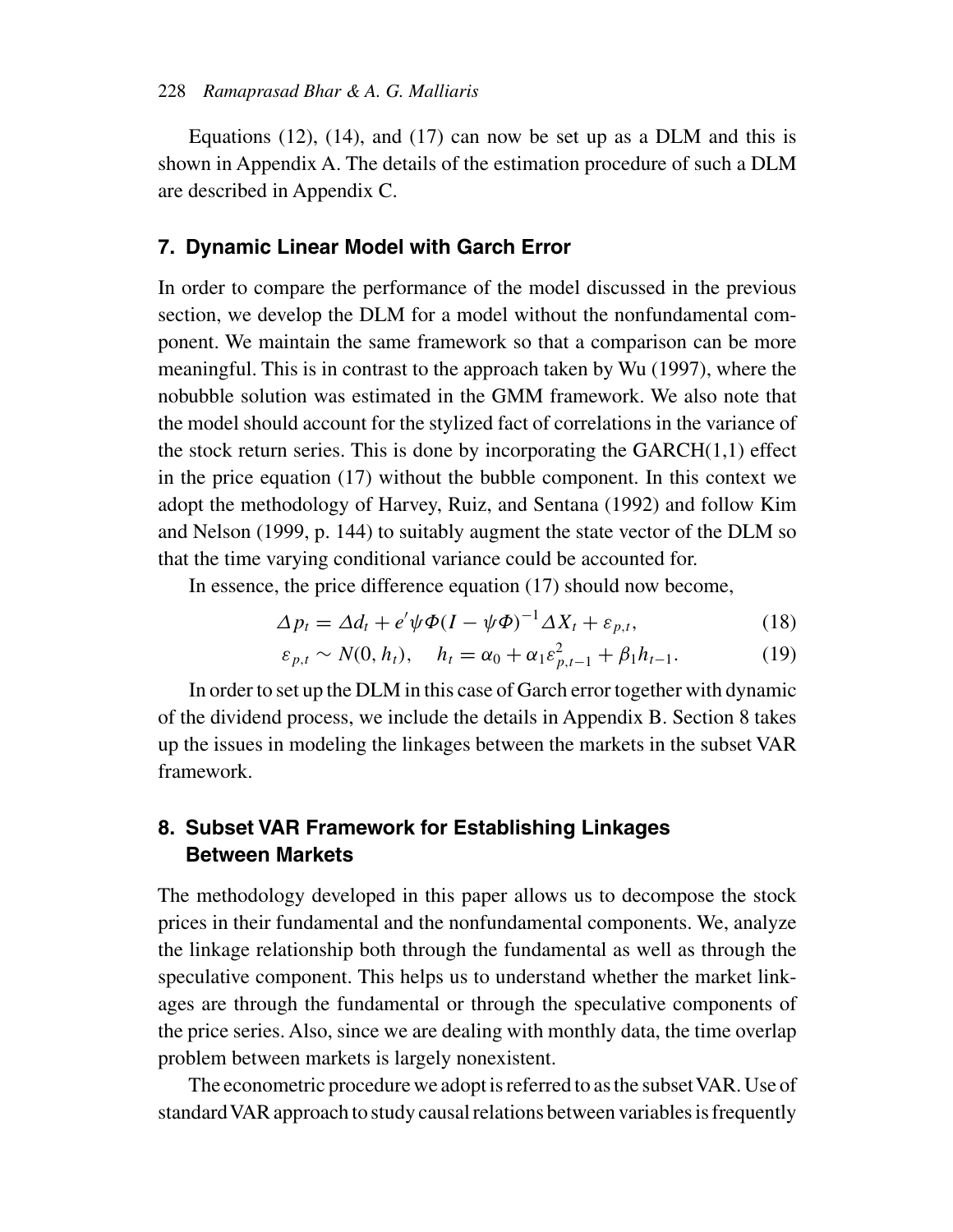employed. A typical VAR model involves a large number of coefficients to be estimated and thus estimation uncertainty remains. Some of the coefficients may in fact be zero. When we impose zero constraints on the coefficients in full VAR estimation problem what results is the subset VAR. But, since most often no priori knowledge is available that will guide us to constrain certain coefficients, we base the modeling strategy on information provided by theAIC (Akaike Information Criterion) and the HQ (Hannan-Quinn) model selection criteria. Actual mathematical definitions and the details of this approach can be found in Lutkepohl (1993, Ch. 5). Below, we describe this procedure very briefly.

We first obtain the order of the VAR process for the four variables using the information criterion mentioned above. The top-down strategy starts from this full VAR model and the coefficients are deleted one at a time (from the highest lag term) from the four equations separately. Each time a coefficient is deleted, the model is estimated using least-squares algorithm and the information criterion is compared with the previous minimum one. If the current value of the criterion is greater than the previous minimum value, the coefficient is maintained otherwise it is deleted. The process is repeated for each of the four equations in the system. Once all the zero restrictions are determined the final set of equations are estimated again which gives the most parsimonious model. We also check for the adequacy of this model by examining the multivariate version of the portmanteau test for whiteness of the residuals as suggested by Lutkepohl (1993, p. 188). Once the subset VAR model is estimated there is no further need for testing causal relations and/or linkages between the variables. The causality testing is built into the model development process. Therefore, we examine linkages between the four markets in our study using this subset VAR model.

As mentioned earlier, we explore linkages between these markets in two stages. In the first stage, the fundamental price series are all found to be stationary, and hence in this case the modeling is done using the levels of the variables. We find evidence of one unit root in the speculative components of the price series for all the four markets. As we suspect existence of a cointegrating relation between these speculative components, we explore this using Johansen's cointegration test and find evidence of one cointegrating vector. It is, therefore, natural to estimate a vector error correction model, which is essentially a restricted VAR model with the cointegrating relation designed into it. As suggested in Lutkepohl (1993, p. 378), we examine the causal relation between these variables in the same way as for a stable system. In other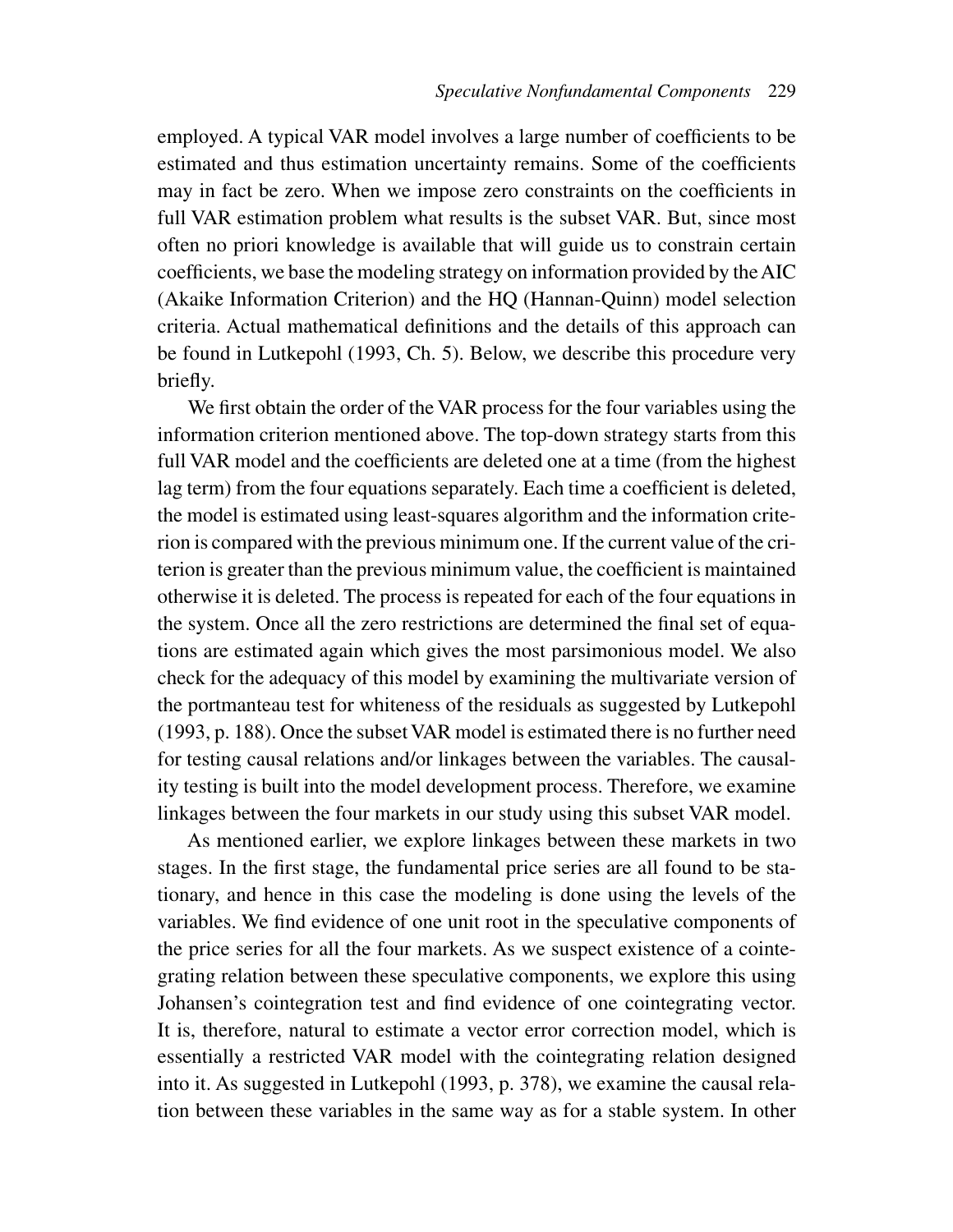words, we explore the linkages as for the fundamental price component but in this case we use first differenced form and use the lagged values of the cointegrating vector as well.

#### **9. Discussion of Results**

We analyze the monthly data, covering the postwar period, for the four mature stock markets of Germany, Japan, UK, and the US. In Table 1, we present the estimation results of the nonfundamental component solutions. It is clear that most of the parameters are statistically significant. The discount parameter,  $\psi$ , is close to the respective sample values while the significant  $\sigma_n$  for all the four countries imply highly variable speculative components. The estimated parameters of the dividend processes are close to their respective univariate estimation (not reported here) results. As is evident from Table 2, the significant ARCH and the Garch parameters indicate appropriateness of the error specification for the log price difference series for the models with no speculative components. There is substantial persistence in the variance process.

Next, we analyze the residual diagnostics in order to ascertain the appropriateness of the model (Table 3) for the monthly data series for all four countries. We find evidence of whiteness on residuals from the portmanteau test and the

|            | $\psi$                | $\sigma_n$            | $\phi_1$               | $\phi_{2}$ | $\phi_3$   | $\sigma_{\delta}$     |
|------------|-----------------------|-----------------------|------------------------|------------|------------|-----------------------|
| Germany    | $0.9980*$             | $0.0470*$             | $-0.0009$              | $0.0611*$  | $0.0947*$  | $0.0475*$             |
|            | (0.0011)              | (0.0010)              | (0.0400)               | (0.0210)   | (0.0271)   | (0.0002)              |
| Japan      | $0.9989*$<br>(0.0010) | $0.0570*$<br>(0.0013) | $-0.0879*$<br>(0.0370) |            |            | $0.0511*$<br>(0.0007) |
| UK         | $0.9983*$             | $0.0535*$             | $-0.5210*$             | $-0.3669*$ | $-0.1324*$ | $0.0407*$             |
|            | (0.0047)              | (0.0009)              | (0.0144)               | (0.0214)   | (0.0225)   | (0.0003)              |
| <b>USA</b> | $0.9964*$             | $0.0416*$             | $-0.7218*$             | $-0.3553*$ | $-0.0969*$ | $0.0287*$             |
|            | (0.0020)              | (0.0009)              | (0.0350)               | (0.0453)   | (0.0387)   | (0.0007)              |

Table 1. Parameter estimates from the state space model using Kalman filter nonfundamental solution for monthly data.

Estimates reported here are obtained from maximizing the innovation form of the likelihood function. Numerical optimization procedure in GAUSS is used without any parameter restriction. The standard errors (reported below the parameters in parentheses) are obtained from the Hessian matrix at the point of convergence. These estimates are robust to different starting values including different specification of the prior covariance matrix. Significance at 5% level is indicated by \*.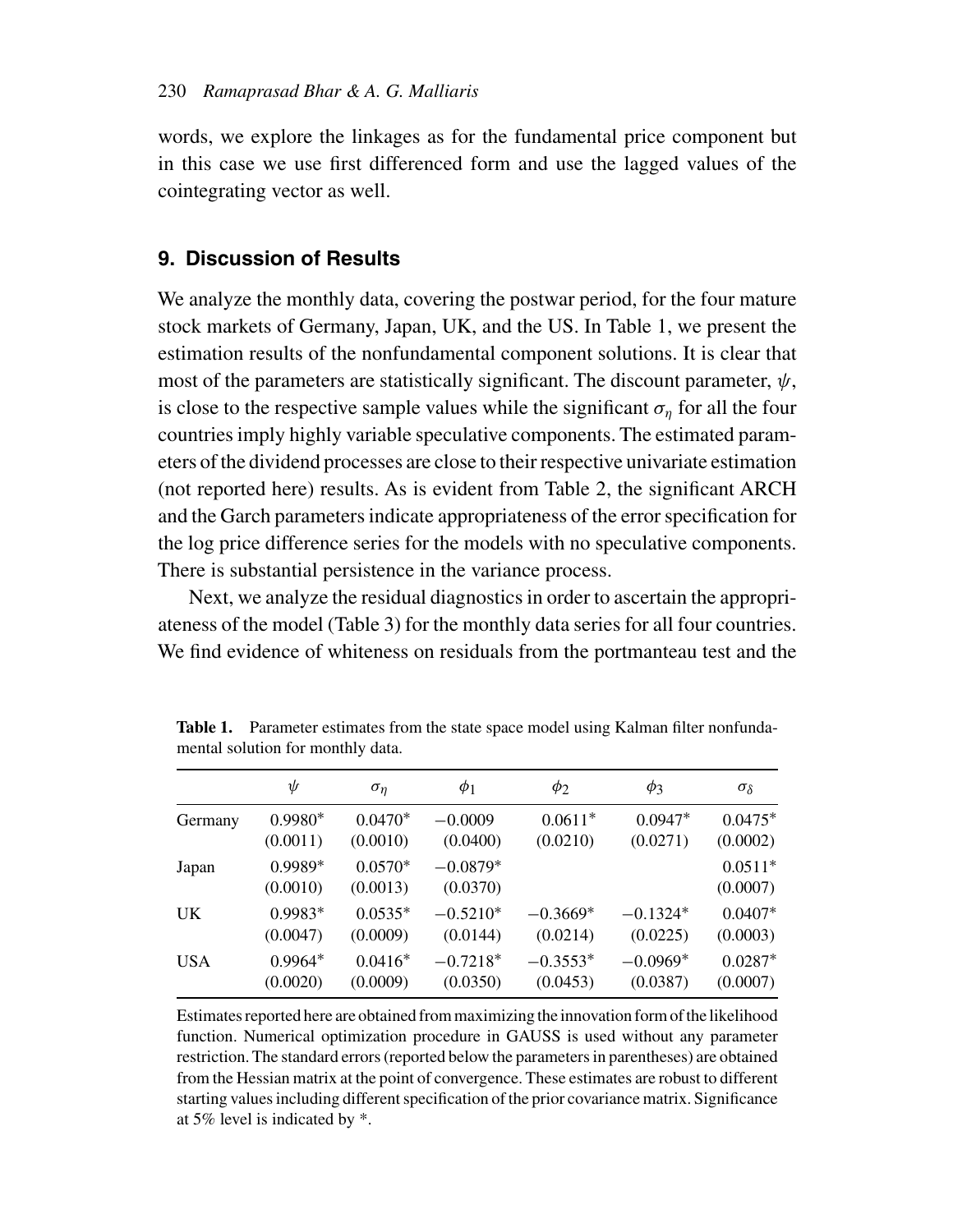|            | $\psi$            | $\phi_1$                                       | $\phi$ | $\phi_3$                                                                                                                                                                            | $\sigma_{\delta}$ | $\alpha_0$                                                                      | $\alpha_1$ | $\beta_1$ |
|------------|-------------------|------------------------------------------------|--------|-------------------------------------------------------------------------------------------------------------------------------------------------------------------------------------|-------------------|---------------------------------------------------------------------------------|------------|-----------|
| Germany    | $0.8526^*$ 0.0047 |                                                | 0.0631 | $(0.0391)$ $(0.0407)$ $(0.0409)$ $(0.0415)$ $(0.0014)$ $(5.14e-5)$ $(0.0299)$ $(0.0341)$                                                                                            |                   | $0.0848*$ $0.0475*$ $0.0001*$ $0.1108*$ $0.8633*$                               |            |           |
| Japan      |                   | $0.5437^* - 0.0906^*$<br>$(0.0372)$ $(0.0407)$ |        |                                                                                                                                                                                     |                   | $0.0511* 0.0000 0.0988* 0.8869*$<br>$(0.0015)$ $(0.0000)$ $(0.0232)$ $(0.0301)$ |            |           |
| UK.        |                   |                                                |        | $0.2830^* - 0.5331^* - 0.3425^* - 0.1148^*$ $0.0407^*$ $0.0004^*$ $0.2307^*$ $0.6107^*$<br>$(0.0380)$ $(0.0411)$ $(0.0440)$ $(0.0399)$ $(0.0012)$ $(0.0001)$ $(0.0541)$ $(0.0910)$  |                   |                                                                                 |            |           |
| <b>USA</b> |                   |                                                |        | $0.3189^* - 0.7213^* - 0.3271^* - 0.0901^*$ $0.0288^*$ $0.0001^*$ $0.0657^*$ $0.8365^*$<br>$(0.0344)$ $(0.0413)$ $(0.0484)$ $(0.0400)$ $(0.0008)$ $(4.62e-5)$ $(0.0274)$ $(0.0533)$ |                   |                                                                                 |            |           |

**Table 2.** Parameter estimates from the state space model using Kalman filter GARCH (1,1) error for price equation: monthly data.

Estimates reported here are obtained from maximizing the innovation form of the likelihood function. Numerical optimization procedure in GAUSS is used without any parameter restriction. The standard errors (reported below the parameters in parentheses) are obtained from the Hessian matrix at the point of convergence. These estimates are robust to different starting values including different specification of the prior covariance matrix. GARCH (1,1) error for state space system implemented following Harvey, Ruiz, and Sentana (1992). Significance at 5% level is indicated by \*.

|                          | Portmanteau | <b>ARCH</b> | KS test | <b>MNR</b> | Recursive T |
|--------------------------|-------------|-------------|---------|------------|-------------|
| Nonfundamental solution  |             |             |         |            |             |
| Germany                  | 0.253       | 0.158       | 0.176   | 0.586      | 0.903       |
| Japan                    | 0.061       | 0.206       | 0.093   | 0.379      | 0.972       |
| UK                       | 0.366       | 0.199       | 0.136   | 0.467      | 0.931       |
| <b>USA</b>               | 0.377       | 0.327       | 0.048   | 0.425      | 0.894       |
| With GARCH $(1,1)$ error |             |             |         |            |             |
| Germany                  | 0.254       | 0.195       | 0.175   | 0.466      | 0.806       |
| Japan                    | 0.017       | 0.194       | 0.089   | 0.186      | 0.771       |
| UK                       | 0.307       | 0.179       | 0.139   | 0.571      | 0.907       |
| <b>USA</b>               | 0.353       | 0.283       | 0.047   | 0.418      | 0.846       |
|                          |             |             |         |            |             |

**Table 3.** Residual diagnostics and model adequacy tests: monthly data.

Entries are p-values for the respective statistics except for the KS statistic. These diagnostics are computed from the recursive residual of the measurement equation, which corresponds to the real dividend process. The null hypothesis in portmanteau test is that the residuals are serially uncorrelated. The ARCH test checks for no serial correlations in the squared residual up to lag 26. Both these test are applicable to recursive residuals as explained in Wells (1996, p. 27). MNR is the modified Von Neumann ratio test using recursive residual for model adequacy (see Harvey, 1990, Ch. 5). Similarly, if the model is correctly specified then Recursive  $T$  has a Student's t-distribution (see Harvey, 1990, p. 157). KS statistic represents the Kolmogorov– Smirnov test statistic for normality. 95 and 99% significance levels in this test are 0.057 and 0.068, respectively. When KS statistic is less than 0.057 or 0.068 the null hypothesis of normality cannot be rejected at the indicated level of significance.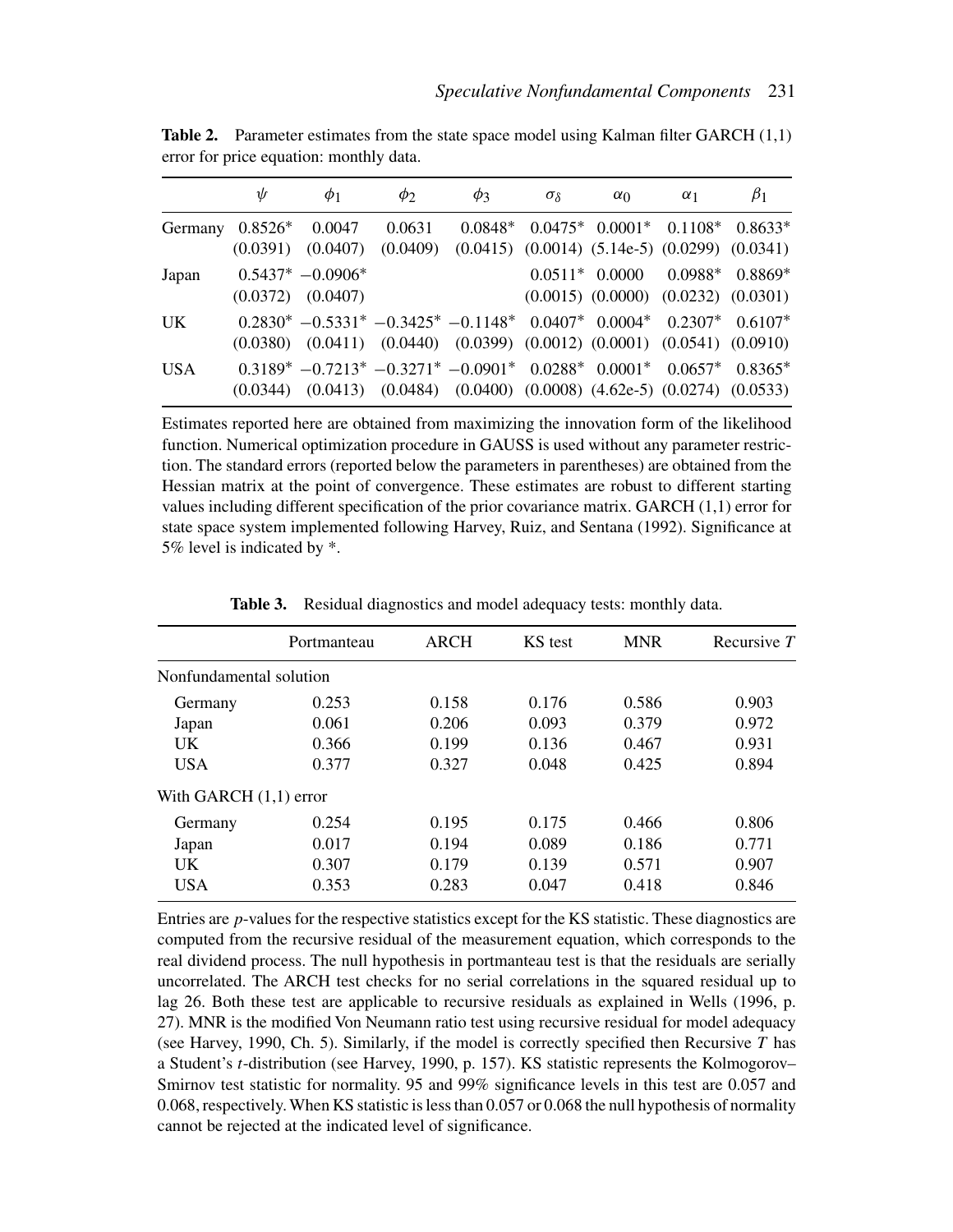lack of ARCH effect in the residuals from ARCH test results. The US data also support the normality of the residuals. More importantly, however, the tests for model adequacy are captured by the von-Neumann ratio and the recursive t-test. As pointed out in Harvey (1990, p. 157), the von-Neumann test provides the most appropriate basis for a general test of misspecification with recursive residuals. In this context, the dynamic linear models for both the approaches perform extremely well.

Figure 1 plots the nonfundamental price ratio for the sample period and the substantial variation of the speculative component is visible for all the countries. Except for the US, there is evidence of negative component for the other three countries in the initial part of the sample period. Each country was affected differently by the oil price shock of the 1970s. The most severe impact appears to have occurred in the UK. The fall in the speculative percentage during the October 1987 stock market crash is evident for all countries. It is also worth



**Figure 1.** Plots using the smoothed estimates of the nonfundamental component from the state space model monthly data for Japan and USA.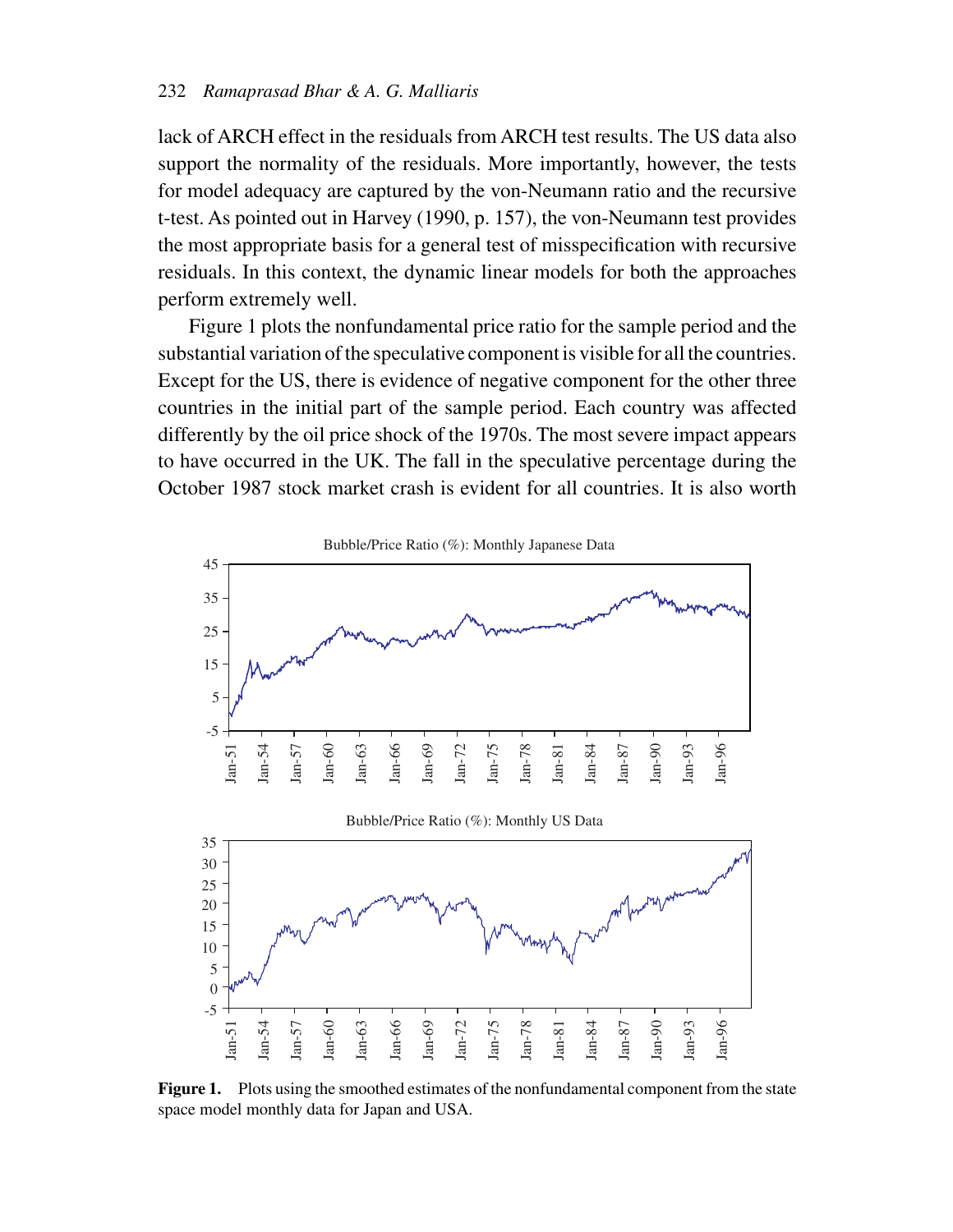

**Figure 2.** Plots using the smoothed estimates of the nonfundamental component from the state space model monthly data for Germany and UK.

observing that there is a general upward trend for the nonfundamental price ratio toward the later part of sample period for Germany, UK, and the US but not for Japan. The figures also provide the visual evidence of the collapsing and self-starting nature of the stochastic nonfundamental component we have attempted to capture in this study.

In order to quantify the performance improvement of the nonfundamental solution compared to the case with  $GARCH(1,1)$  errors, we present in Table 4 the in sample fitting statistics, RMSE and MAE.

These criteria are defined as,

RMSE = 
$$
\frac{1}{T} \sum_{t=1}^{T} (\hat{p}_t - p_t)^2
$$
, MAE =  $\frac{1}{T} \sum_{t=1}^{T} |\hat{p}_t - p_t|$ ,

where  $\hat{p}_t$  is the fitted price and T is the number of observations. The entries in Table 4 confirm that the nonfundamental component solution does a credible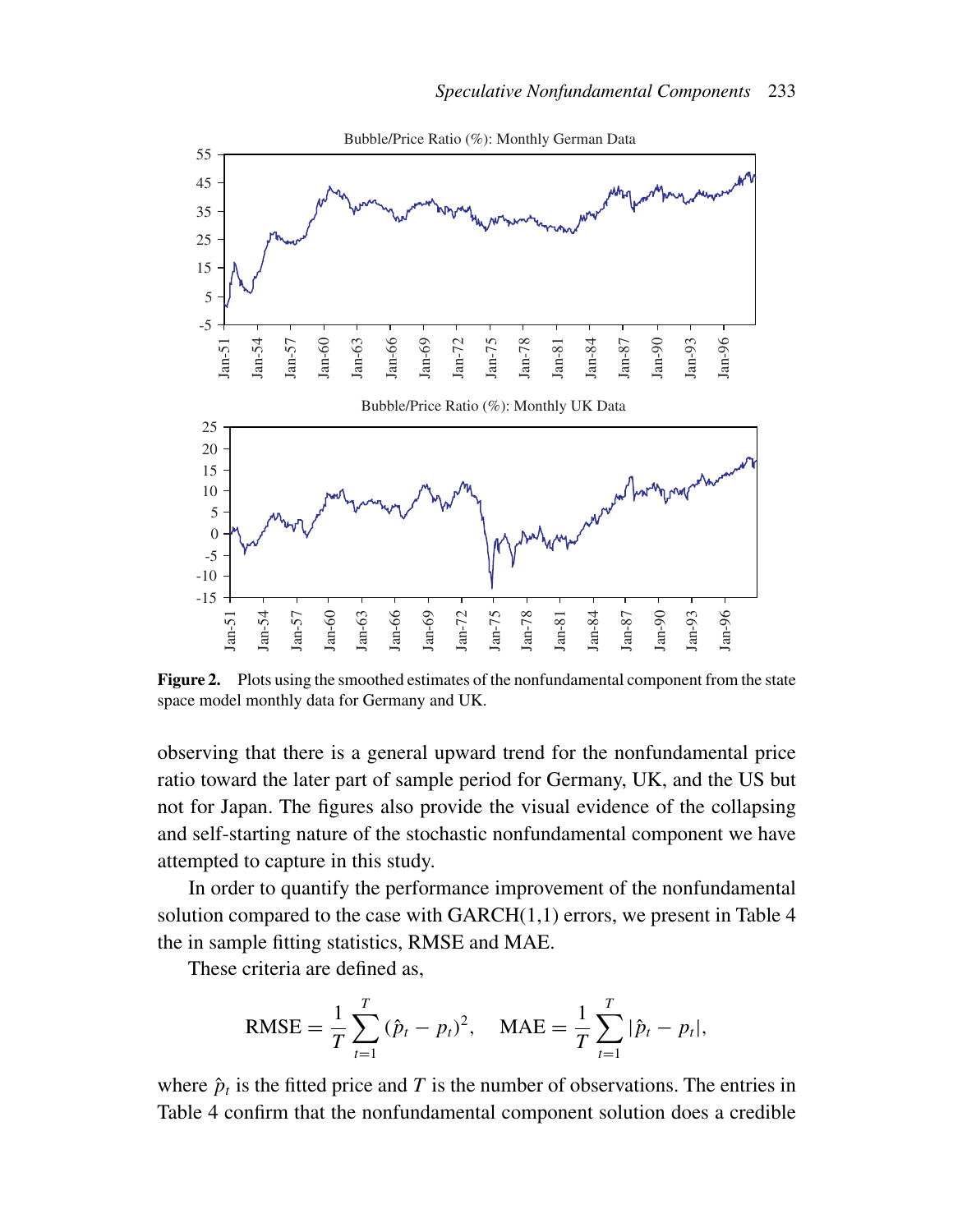| <b>RMSE</b> | <b>MAE</b> |
|-------------|------------|
|             |            |
| 0.796       | 0.795      |
| 1.730       | 1.730      |
| 0.247       | 0.366      |
| 0.117       | 0.895      |
|             |            |
| 2.945       | 2.945      |
| 4.394       | 4.395      |
| 0.719       | 0.838      |
| 1.734       | 1.735      |
|             |            |

**Table 4.** Nonfundamental solution versus solution with GARCH error compared monthly data.

RMSE and MAE stand for "root mean squared error" and "mean absolute error", respectively. These are computed from the differences between the actual log prices and the fitted log prices from the corresponding estimated model. Additional details are in the text.

job in terms of both metrics. For example, in the case of US the metric RMSE is reduced to 7% and the metric MAE to 52% of the solution with Garch error, respectively.

We indicated earlier the importance and the extent of investigation into the study of market linkages by various researchers. In this paper, we are able to focus on this aspect in two different levels. The study of stochastic bubbles through the dynamic linear models enables us to decompose the price into a fundamental and a bubble component. It is, therefore, natural to examine whether the market linkages exist via both these components. McCarthy and Najand (1995) demonstrated the influence of the US market on several other OECD countries using daily data which might have unintended consequences of trading time overlap in these markets. Using monthly data over a period of 48 years, we are in a better position to analyze the market interrelationships.

VAR methodology is often employed to study causal relationships. If some variables are not Granger-causal for the others, then zero coefficients are obtained. Besides, the information in the data may not be sufficient to provide precise estimates of the coefficients. In this context the top-down strategy of the subset VAR approach described in the earlier section is most suitable. For the fundamental price series we adopt this approach in the levels of the variables since these are all found to be stationary. Using the Hannan–Quinn criterion,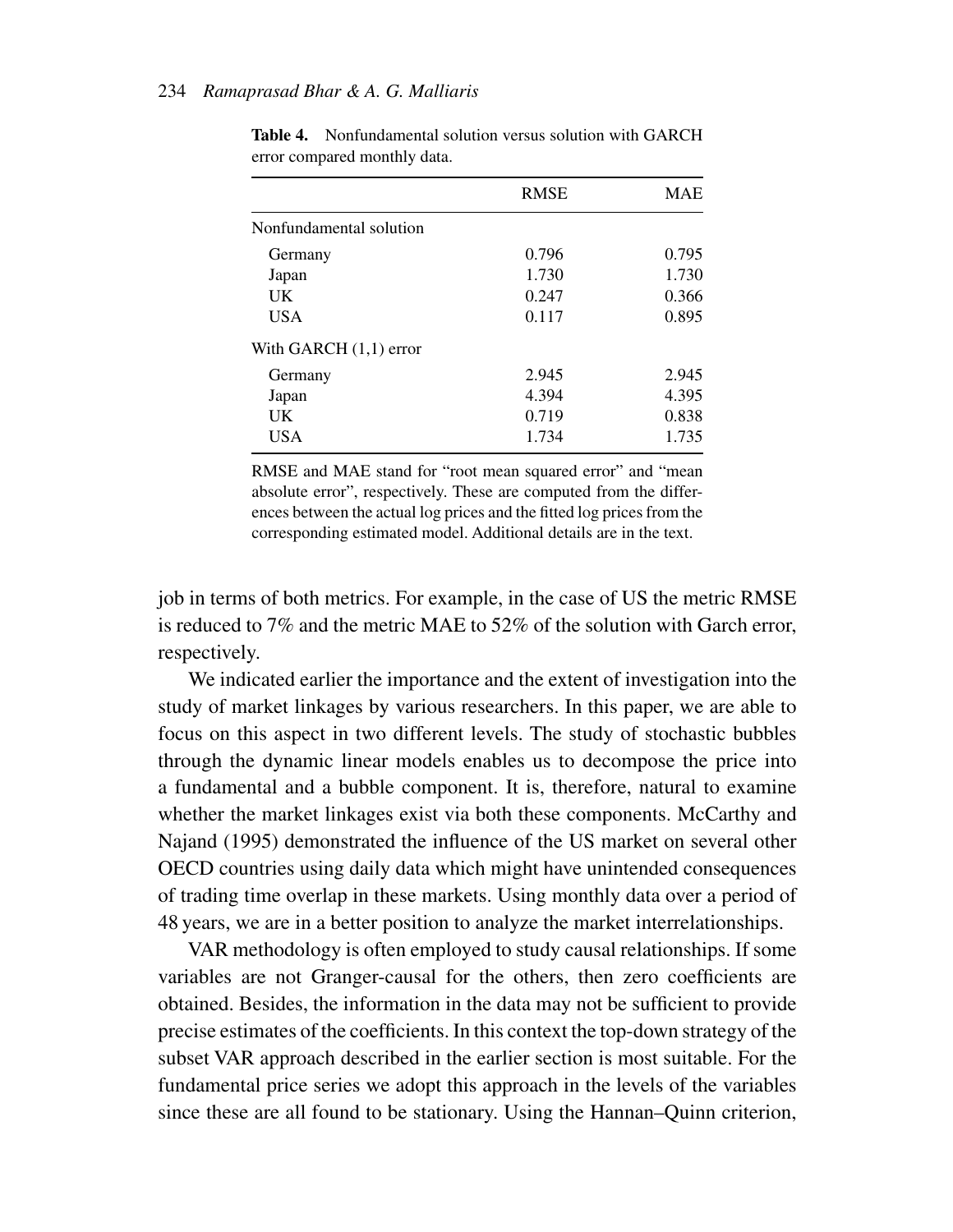we start our VAR model with a lag of one and follow the subset analysis process described before. This gives us the model presented in Table 5. As with McCarthy and Najand (1995) we find strong evidence of the US dominance on all the other three countries, but no reverse causality. This is a particularly important finding in the sense that this causality exists in the fundamental components of the prices. Intuitively, this evidence suggests that the US economy, as represented by the stock market data, acts as the engine of global growth. For Germany and Japan, the causality from the US is significant at the 5% level whereas for the UK it is significant at the 1% level only. The overall significance of this modeling approach is also established by testing the multivariate version of the portmanteau test to detect whiteness of the residuals.

We also apply the top-down strategy for the subset VAR approach to the nonfundamental components to examine the causality between the four markets. Since the nonfundamental components are found to be nonstationary (results for the unit root tests not included), we model this using the first difference of the log prices. With the nonstationary speculative price series it is natural to expect some long-term equilibrium relationship between these variables. We detected one cointegrating vector using Johansen's procedure and this has been described in Table 6. We follow the same procedure (as for the fundamental prices) to obtain the subset VAR model, including the cointegrating vector that

|           | $GR(-1)$               | $JP(-1)$ | $UK(-1)$            | $US(-1)$             | Constant             |
|-----------|------------------------|----------|---------------------|----------------------|----------------------|
| Germany   | $0.2074*$<br>(3.40)    |          |                     | $0.1904*$<br>(3.89)  | 1.7063*<br>(8.23)    |
| Japan     | $-0.1029$<br>$(-1.91)$ |          |                     | $0.1878*$<br>(3.08)  | $6.1837*$<br>(23.95) |
| <b>UK</b> |                        |          | $0.0939*$<br>(1.97) | $0.1078**$<br>(1.76) | 5.0729*<br>(18.02)   |
| <b>US</b> |                        |          |                     |                      | 4.4358*<br>(25.50)   |

**Table 5.** Subset VAR estimation results for linkages between markets in fundamental prices.

Details of the methodology for determining the subset VAR relations are given in the text. This has been done in the level variables since the fundamental price series are stationary. The numbers in parentheses are t-statistics for the corresponding coefficient. Significance at 5 and 10% level are indicated by  $*$  and  $**$ , respectively. The p-value for the multivariate portmanteau statistic for residual white noise is 0.017. This is described in Lutkepohl (1993, p. 188). This indicates that the model adequately represents the relationship documented here.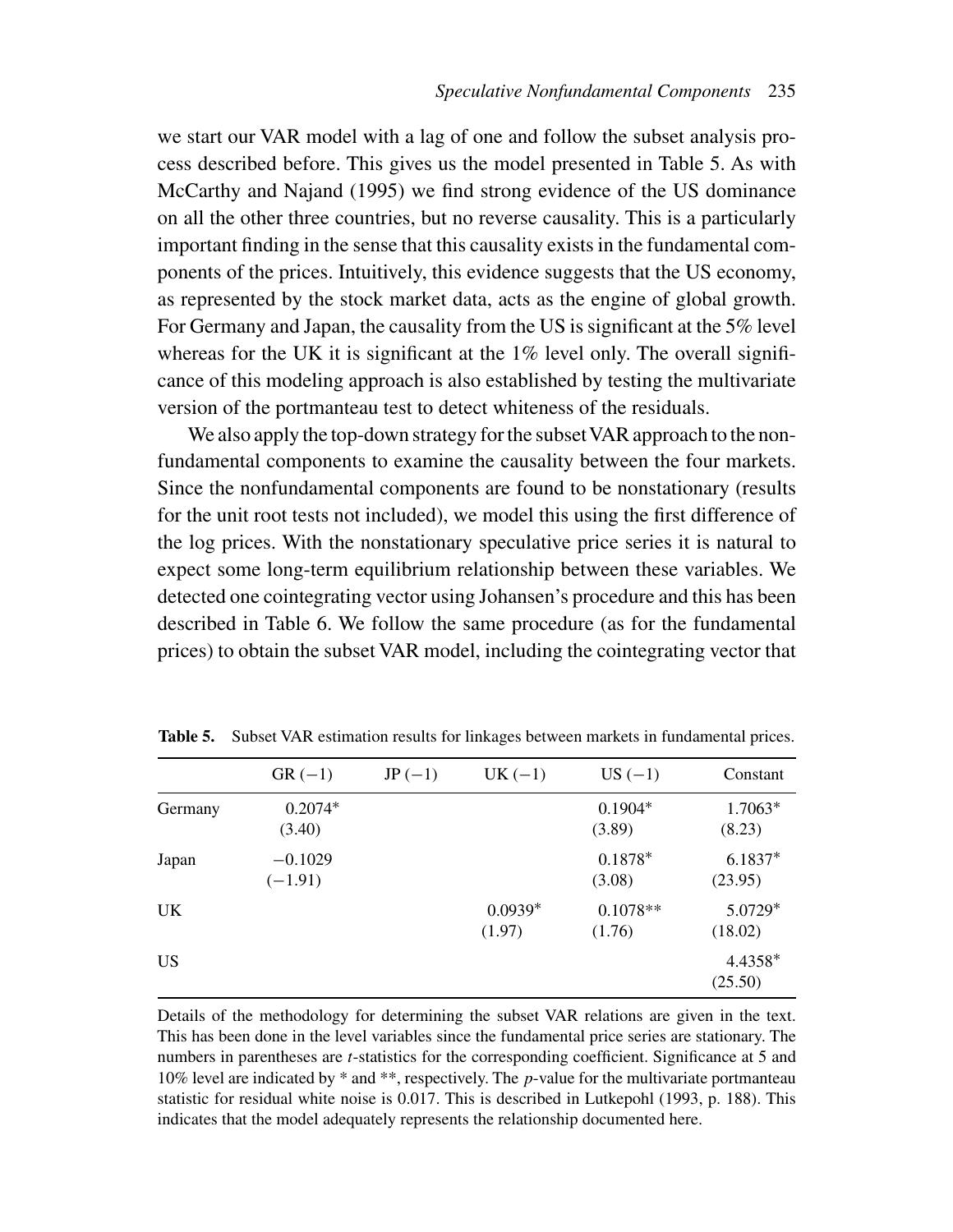|                     | $\Delta$ GR $(-1)$      | $\Delta$ JP (-1) $\Delta$ UK (-1) $\Delta$ US (-1) Coint (-1) |                      |                     | Constant            |
|---------------------|-------------------------|---------------------------------------------------------------|----------------------|---------------------|---------------------|
| $\triangle$ Germany | $0.1289*$<br>(2.94)     |                                                               | $0.1904*$<br>(3.91)  | $0.0071*$<br>(2.47) | 0.0033<br>(1.74)    |
| $\triangle$ Japan   | $-0.1436*$<br>$(-2.67)$ |                                                               | $0.1915*$<br>(3.20)  | $0.0167*$<br>(4.76) | $0.0048*$<br>(2.09) |
| $\Delta$ UK         |                         | $0.0956*$<br>(1.99)                                           | $0.1064**$<br>(1.73) |                     | 0.0016<br>(0.74)    |
| $\Delta$ US         |                         |                                                               |                      | $0.0009*$<br>(3.57) | $0.0038*$<br>(2.21) |

**Table 6.** Subset VAR estimation results for linkages between markets in nonfundamental prices.

The nonfundamental prices are found nonstationary and Johansen's procedure identified existence of one cointegrating vector. The lagged value of this cointegrating vector (COINT) has been used in estimating the subset VAR relations for the linkages between the markets. The details of the unit root and the cointegration tests are not reported here but can be obtained from the authors. The estimated cointegrating vector (normalized on GR) including TREND and constant terms is given below. The numbers in parentheses are  $t$ -statistics for the corresponding coefficient. Significance at 5 and 10% levels are indicated by \* and \*\*, respectively.

GR  $(-1)$  – 1.5826 JP  $(-1)$  + 2.7303 UK  $(-1)$  – 3.2545 US  $(-1)$  + 0.0054 TREND + 2.3772

The *p*-value for the multivariate portmanteau statistic for residual white noise is 0.068. This is described in Lutkepohl (1993, p. 188). This indicates that the model adequately represents the relationship documented here.

describes the causal relationship between these markets. Table 6 shows that causality exists from the US to the other three markets. Also, these linkages are significant at the 5% level for Germany and Japan and only at the 1% level for the UK. Similar to the fundamental prices, there is no reverse causality in the speculative price components as well. It is also observed that the strength of this causality from the US to Japan is slightly stronger for the speculative price process, 0.1915 as opposed to 0.1878 for the fundamental prices.

It is also noted from Table 6 that the coefficients of the error correction term i.e. "Coint  $(-1)$ " are statistically significant. This implies that the modeled variables i.e. the changes in log prices, adjust to departures from the equilibrium relationship. The magnitude of the coefficient "Coint  $(-1)$ " for the Japanese log price difference is much higher than the others, capturing, first the upward and later, the downward trend in the Japanese market. Although, the existence of an error correction model implies some form of forecasting ability, we do not pursue this in this paper. Finally, we note the multivariate portmanteau test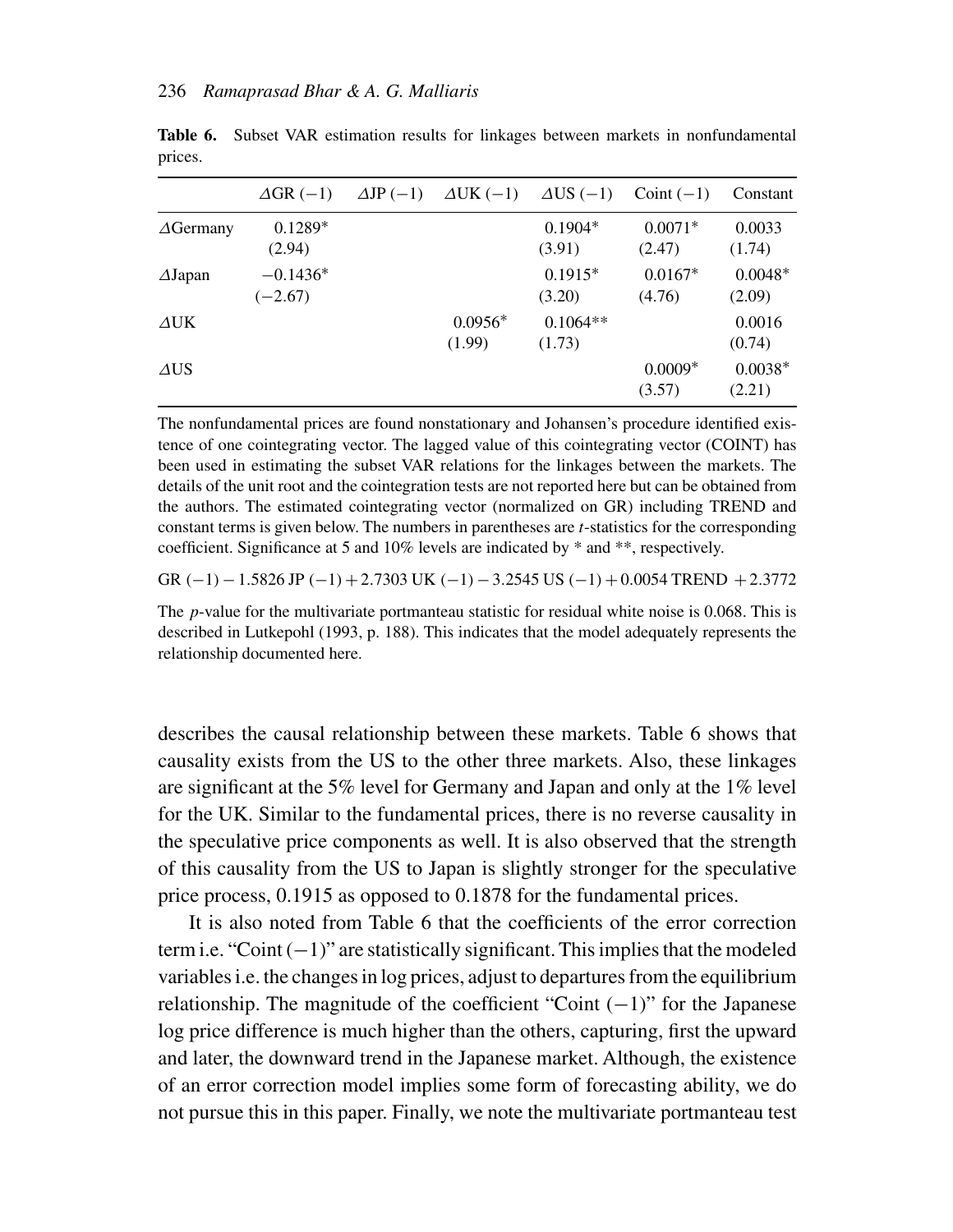for whiteness of residuals in Table 6. This again supports the model adequacy and hence the inferences drawn are statistically meaningful.

#### **10. Conclusions**

Economists have long conjectured that movements in stock prices may involve speculative bubbles because trading often generates over-priced or under-priced markets. A speculative bubble is usually defined as the difference between the market value of a security and its fundamental value.Although there are several important theoretical issues surrounding the topic of asset bubbles, the existence of bubbles is inherently an empirical issue that has not yet been settled.

This paper reviews several important tests and offers a new methodology that improves upon the existing ones. In particular, we implement the state space form in such a way that it treats both the dividend process and the nonfundamental process as part of the state vector in a dynamic linear model that allows for a straightforward comparison with the model that only allows GARCH errors. The new methodology is applied to the four mature markets of the US, Japan, England, and Germany to test whether a nonfundamental component was present during the period of January 1951 to December 1998. To establish the soundness of our methodology, we have also applied a battery of diagnostic tests. Our methodology establishes that asset prices in the US, Japan, UK, and Germany have deviated from fundamentals during our sample period. These deviations we call "rational bubbles" or "speculative nonfundamental components".

Once we find evidence of nonfundamental components in these four mature stock markets, we next ask the question whether these are interrelated. We avoid using the technical term of contagion because it has a very specific meaning. Several authors use contagion to mean a significant increase in cross-market linkages, usually after a major shock. For example, when the Thai economy experienced a major devaluation of its currency during the summer of 1997, the spreading of the crisis across several Asian countries has been viewed as a contagion. Unlike the short-term cross-market linkages that emerge as a result of a major, often regional economic shock, we are interested in this paper in long-run linkages. Speculative effects often take long time, that is several years to develop and one is interested in knowing if such processes travel from one mature economy to another. Our statistical tests of the long-term linkages between the four mature stock markets provide evidence that the US stock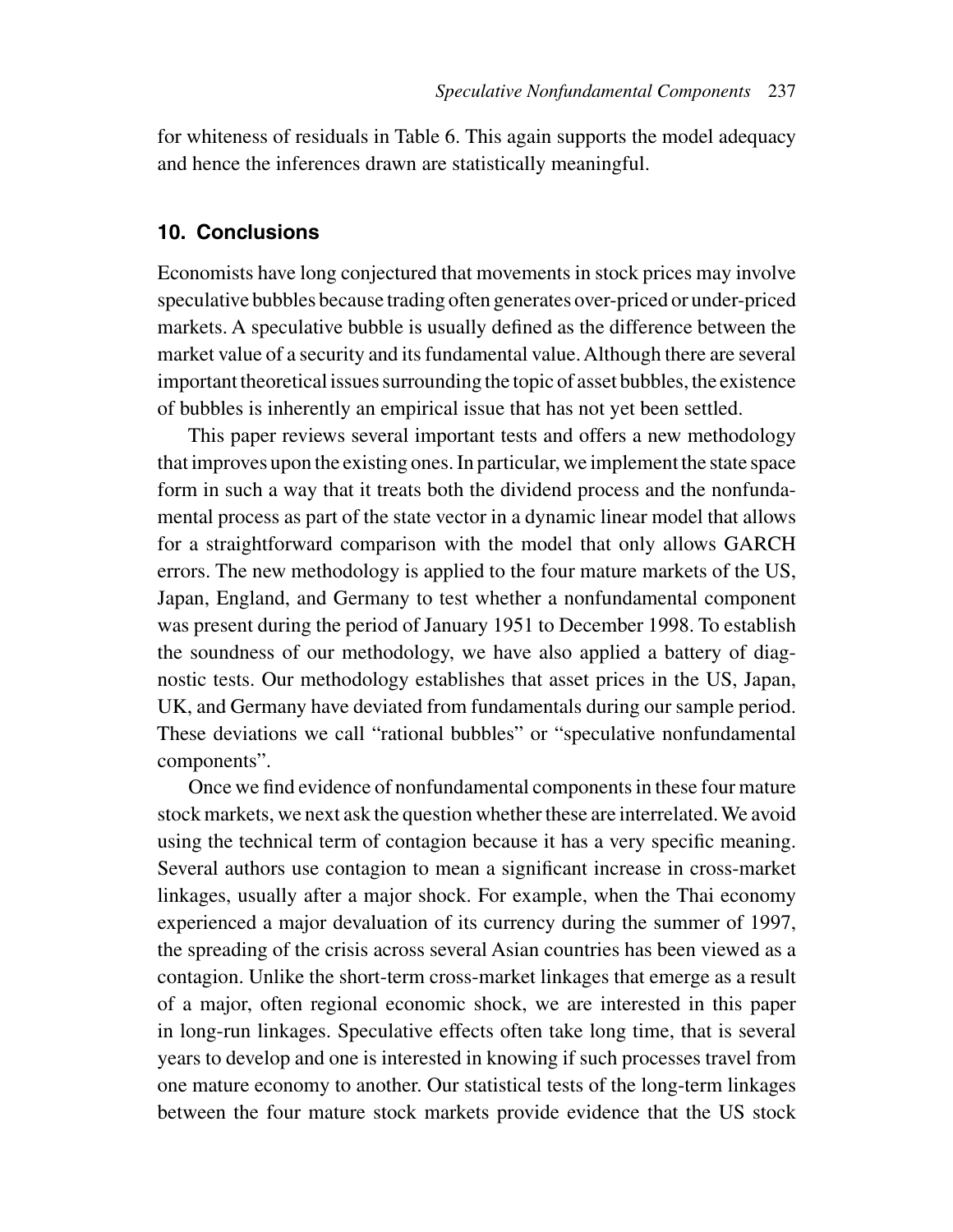market nonfundamental component or bubble causes a bubble in the other three markets but we find no evidence for reverse causality. Thus, in contrast to numerous studies showing that these four mature stock markets are cointegrated, our decomposition of the national markets returns into fundamental and nonfundamental components offers the additional insight that it is the US nonfundamental component that statistically causes the emergence of bubbles in Japan, Germany and the UK. Such evidence suggests that global diversification can be more effective if the US stock market becomes more successful in reducing the emergence of bubbles at home.

## **Appendix A: Setting up the DLM with Nonfundamental Component**

Equation (17) in the main text represents the measurement equation of the DLM and we need to suitably define the state equation for the model. An examination of Equations (12) and (14) suggests that the following state equation represent the dynamics of the dividend and the nonfundamental process:

$$
\begin{bmatrix}\n\Delta d_{t} \\
\Delta d_{t-1} \\
\Delta d_{t-2} \\
\Delta d_{t-3} \\
b_{t} \\
b_{t-1}\n\end{bmatrix} = \begin{bmatrix}\n\phi_1 & \phi_2 & \phi_3 & 0 & 0 & 0 \\
1 & 0 & 0 & 0 & 0 & 0 \\
0 & 1 & 0 & 0 & 0 & 0 \\
0 & 0 & 1 & 0 & 0 & 0 \\
0 & 0 & 0 & 0 & \frac{1}{\psi} & 0 \\
0 & 0 & 0 & 0 & 1 & 0\n\end{bmatrix} \begin{bmatrix}\n\Delta d_{t-1} \\
\Delta d_{t-2} \\
\Delta d_{t-3} \\
\Delta d_{t-4} \\
b_{t-1} \\
b_{t-1}\n\end{bmatrix} + \begin{bmatrix}\n\varepsilon_{\delta} \\
0 \\
0 \\
\varepsilon_{\eta} \\
0\n\end{bmatrix}, \quad (A.1)
$$
\n
$$
\begin{bmatrix}\n\varepsilon_{\delta} \\
b_{t-1} \\
\varepsilon_{\eta}\n\end{bmatrix} : N \left( \begin{bmatrix} 0 \\ 0 \end{bmatrix}, \begin{bmatrix} \sigma_{\delta}^2 & 0 \\ 0 & \sigma_{\eta}^2 \end{bmatrix} \right).
$$
\n
$$
(A.2)
$$

We are in a position now to define the measurement equation of the DLM in terms of the state vector in Equation (A.1). This is achieved by examining Equation (17) and defining a row vector,  $M \equiv e' \psi \Phi (I - \psi \Phi)^{-1} = [m_1, m_2, m_3]$ , as follows:

$$
\Delta p_t = \Delta d_t + [m_1, m_2, m_3] \begin{bmatrix} \Delta d_t - \Delta d_{t-1} \\ \Delta d_{t-1} - \Delta d_{t-2} \\ \Delta d_{t-2} - \Delta d_{t-3} \end{bmatrix} + \Delta b_t,
$$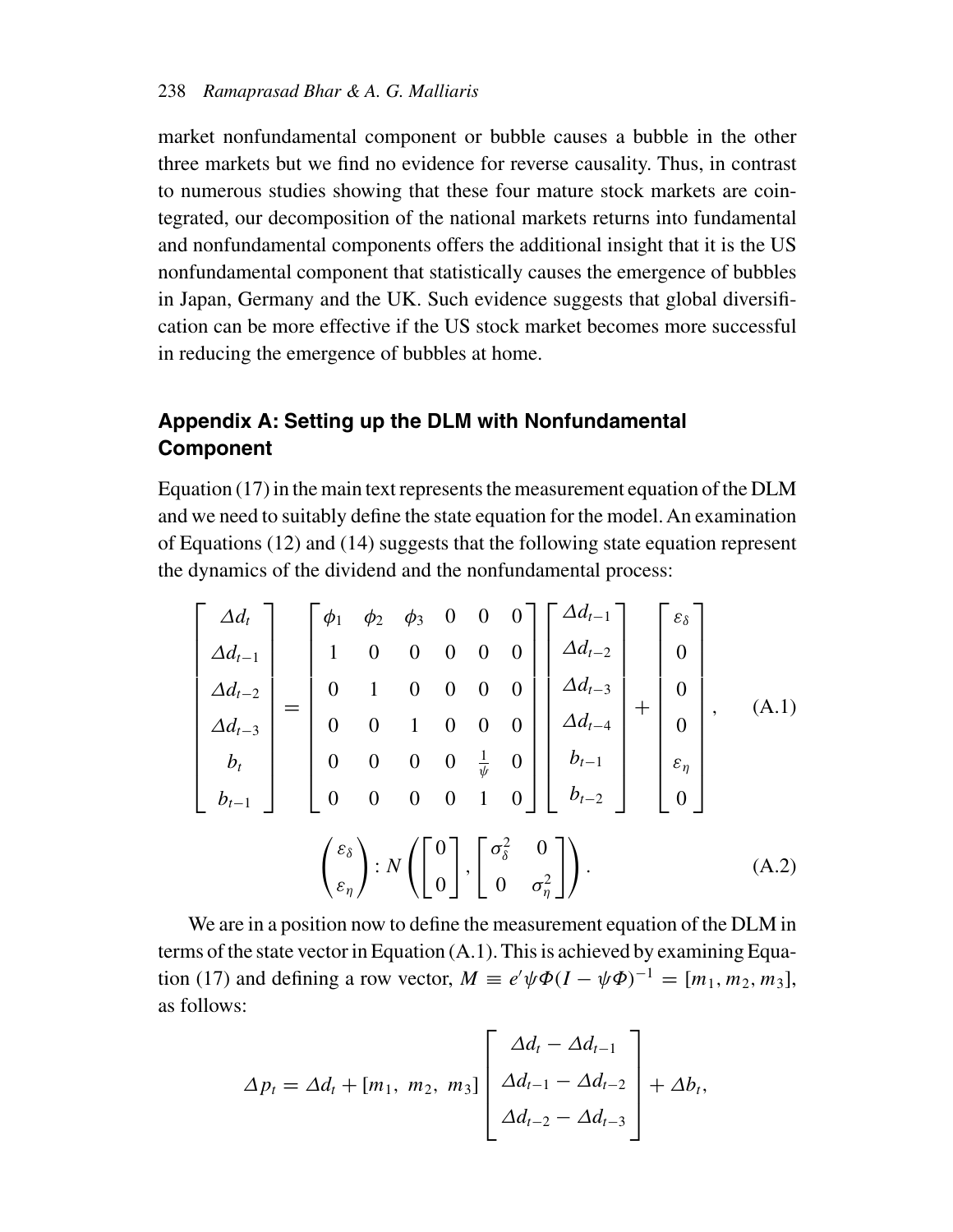$$
\begin{bmatrix}\n\Delta p_t \\
\Delta d_t\n\end{bmatrix} = \begin{bmatrix}\n(1+m_1) & (m_2 - m_1) & (m_3 - m_2) & -m_3 & 1 & -1 \\
1 & 0 & 0 & 0 & 0 & 0\n\end{bmatrix}
$$
\n
$$
\times \begin{bmatrix}\n\Delta d_t \\
\Delta d_{t-1} \\
\Delta d_{t-2} \\
\Delta d_{t-3} \\
b_t \\
b_{t-1}\n\end{bmatrix}.
$$
\n(A.3)

Equation (A.3) determines the measurement equation of the DLM without any measurement error. In other words, the evolution of the state vector in Equation (A.1) results in the measurement of the measurement vector through Equation (A.3). Equations (A.1) and (A.3) represent the DLM for the model with nonfundamental component when the dividend process is described by the AR(3) system in Equation (14). In our sample this is the case for Germany, UK, and the US. Since the data for Japan required only an AR(1) process for the dividend in Equation (14), the DLM, in this case, may be written directly as:

$$
\begin{bmatrix}\n\Delta d_t \\
\Delta d_{t-1} \\
b_t \\
b_{t-1}\n\end{bmatrix} =\n\begin{bmatrix}\n\phi_1 & 0 & 0 & 0 \\
1 & 0 & 0 & 0 \\
0 & 0 & \frac{1}{\psi} & 0 \\
0 & 0 & 1 & 0 \\
0 & 0 & 1 & 0\n\end{bmatrix}\n\begin{bmatrix}\n\Delta d_{t-1} \\
\Delta d_{t-2} \\
b_{t-1} \\
b_{t-2}\n\end{bmatrix} +\n\begin{bmatrix}\n\varepsilon_\delta \\
0 \\
\varepsilon_\eta \\
0\n\end{bmatrix},
$$
\n(A.4)\n
$$
\begin{pmatrix}\n\varepsilon_\delta \\
\varepsilon_\eta\n\end{pmatrix} : N \left( \begin{bmatrix} 0 \\ 0 \end{bmatrix}, \begin{bmatrix} \sigma_\delta^2 & 0 \\ 0 & \sigma_\eta^2 \end{bmatrix} \right).
$$
\n(A.5)

Similarly, the measurement equation for the DLM of the solution with nonfundamental component for the Japanese data becomes,

$$
\begin{bmatrix}\n\Delta p_t \\
\Delta d_t\n\end{bmatrix} = \begin{bmatrix}\n(1+m_1) & -m_1 & 1 & -1 \\
1 & 0 & 0 & 0\n\end{bmatrix} \begin{bmatrix}\n\Delta d_t \\
\Delta d_{t-1} \\
b_t \\
b_{t-1}\n\end{bmatrix},
$$
\n(A.6)\nwhere  $M \equiv e^t \psi \Phi (I - \psi \Phi)^{-1} = [m_1]$ , since  $e^t = [1]$ ,  $\Phi = [\phi_1]$ .

or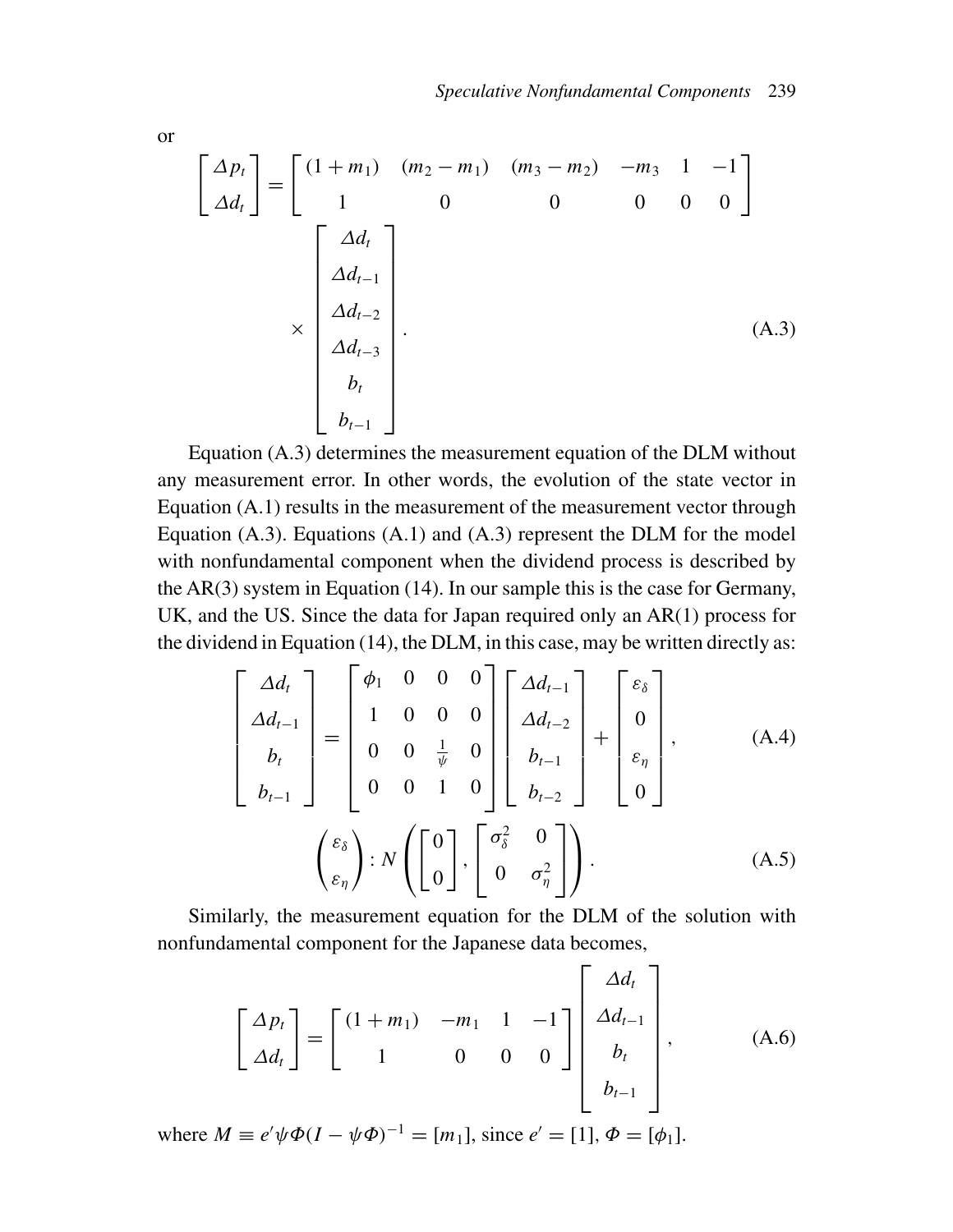#### 240 *Ramaprasad Bhar & A. G. Malliaris*

.

We have now completed the DLM for the solutions with nonfundamental component for all the four markets in our sample. The parameters of the models, embedded in these equations, may be estimated by maximum likelihood method as described in Appendix C. At the same time both the filtered and the smoothed estimates of the nonfundamental component series are inferred from the observed price and the dividend series.

#### **Appendix B: Setting up the DLM with Garch Error**

For Germany, UK and the USA with AR(3) representation of the dividend change process, the state equation with  $GARCH(1,1)$  error becomes,

$$
\begin{bmatrix}\n\Delta d_t \\
\Delta d_{t-1} \\
\Delta d_{t-2} \\
\Delta d_{t-3} \\
\epsilon_{p,t}\n\end{bmatrix} = \begin{bmatrix}\n\phi_1 & \phi_2 & \phi_3 & 0 & 0 \\
1 & 0 & 0 & 0 \\
0 & 1 & 0 & 0 \\
0 & 0 & 1 & 0 \\
0 & 0 & 0 & 0\n\end{bmatrix} \begin{bmatrix}\n\Delta d_{t-1} \\
\Delta d_{t-2} \\
\Delta d_{t-3} \\
\Delta d_{t-4} \\
\delta_{p,t-1}\n\end{bmatrix} + \begin{bmatrix}\n\varepsilon_\delta \\
0 \\
0 \\
0 \\
\varepsilon_{p,t}\n\end{bmatrix},
$$
\n(B.1)

$$
\begin{pmatrix} \varepsilon_{\delta} \\ \varepsilon_{p,t} | \omega_{t-1} \end{pmatrix} : N \left( \begin{bmatrix} 0 \\ 0 \end{bmatrix}, \begin{bmatrix} \sigma_{\delta}^2 & 0 \\ 0 & h_t \end{bmatrix} \right), \quad h_t = \alpha_0 + \alpha_1 \varepsilon_{p,t-1}^2 + \beta_1 h_{t-1},
$$
\n(B.2)

and  $\omega_{t-1}$  is the information set at time  $t-1$ . This is equivalent to Equation (A.1) in this context. The corresponding measurement equation becomes,

$$
\begin{bmatrix}\n\Delta p_t \\
\Delta d_t\n\end{bmatrix} = \begin{bmatrix}\n(1+m_1) & (m_2 - m_1) & (m_3 - m_2) & -m_3 & 1 \\
1 & 0 & 0 & 0 & 0\n\end{bmatrix} \begin{bmatrix}\n\Delta d_t \\
\Delta d_{t-1} \\
\Delta d_{t-2} \\
\Delta d_{t-3} \\
\epsilon_{p,t}\n\end{bmatrix}.
$$

(B.3)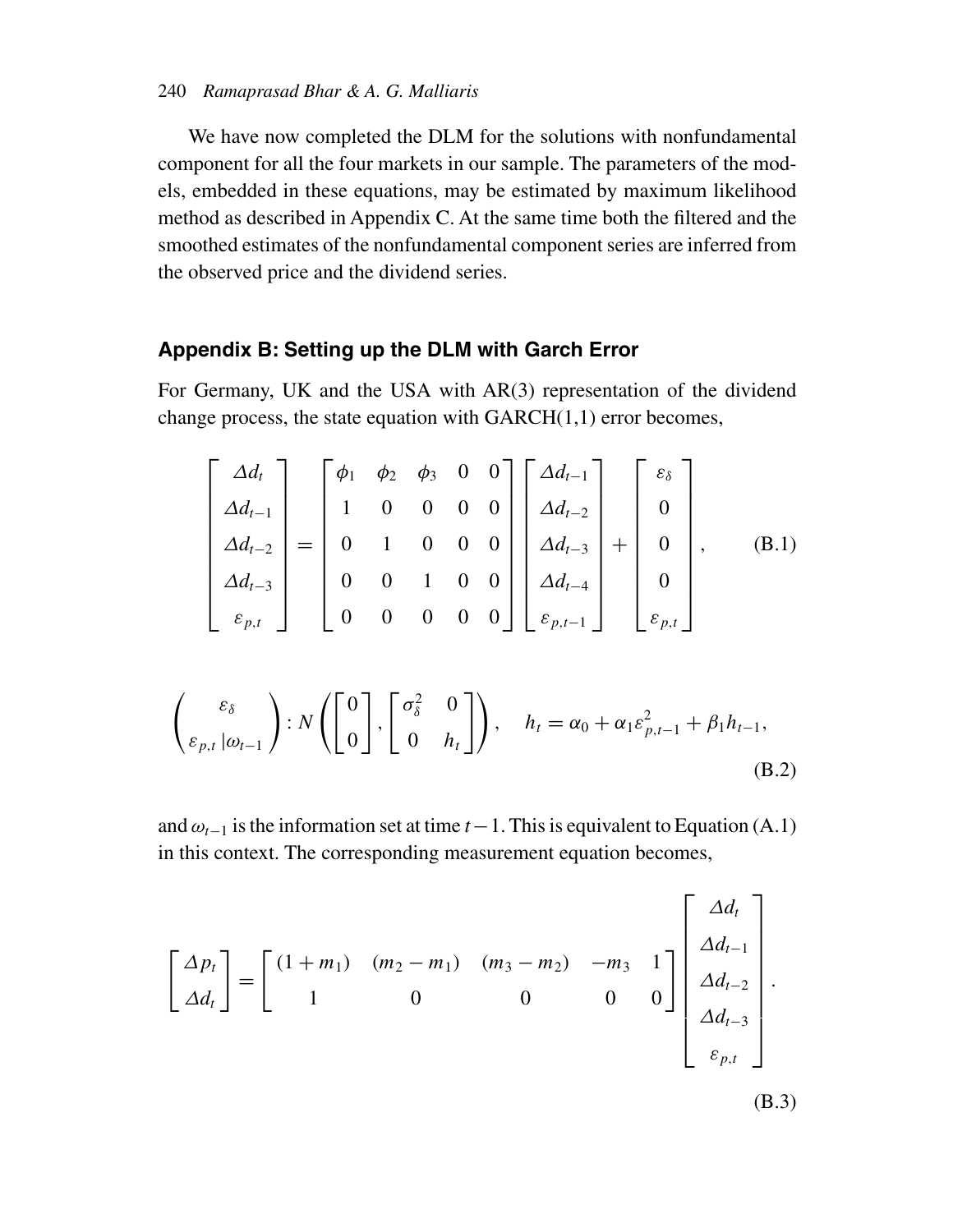For the Japanese data with an  $AR(1)$  dividend change process, the DLM may be written following the approach above. The state Equation (B.1) becomes,

$$
\begin{bmatrix}\n\Delta d_t \\
\Delta d_{t-1} \\
\varepsilon_{p,t}\n\end{bmatrix} = \begin{bmatrix}\n\phi_1 & 0 & 0 \\
1 & 0 & 0 \\
0 & 0 & 0\n\end{bmatrix} \begin{bmatrix}\n\Delta d_t \\
\Delta d_{t-1} \\
\varepsilon_{p,t-1}\n\end{bmatrix} + \begin{bmatrix}\n\varepsilon_\delta \\
0 \\
\varepsilon_{p,t}\n\end{bmatrix},
$$
\n(B.4)\n
$$
\begin{pmatrix}\n\varepsilon_\delta \\
\varepsilon_{p,t} |\omega_{t-1}\n\end{pmatrix} : N \begin{pmatrix}\n0 \\
0\n\end{pmatrix}, \quad \begin{bmatrix}\n\sigma_\delta^2 & 0 \\
0 & h_t\n\end{bmatrix}, \quad h_t = \alpha_0 + \alpha_1 \varepsilon_{p,t-1}^2 + \beta_1 h_{t-1}.
$$
\n(B.5)

The corresponding measurement equation becomes,

$$
\begin{bmatrix}\n\Delta p_t \\
\Delta d_t\n\end{bmatrix} = \begin{bmatrix}\n(1+m_1) & -m_1 & 1 \\
1 & 0 & 0\n\end{bmatrix} \begin{bmatrix}\n\Delta d_t \\
\Delta d_{t-1} \\
\varepsilon_{p,t}\n\end{bmatrix}.
$$
\n(B.6)

In the case of stock price solutions with GARCH error, the parameters to be estimated are those of the dividend process and the GARCH(1,1) coefficients. The procedure for this is the same as that for the case with nonfundamental component and is described in detail in Appendix C.

#### **Appendix C: Estimating the Parameters of the DLM**

In this appendix, we describe briefly how the unknown parameters in the DLM may be estimated. Our aim is to present an overview of the filtering and smoothing algorithm (known as Kalman filter and smoother) and the optimization of the likelihood function. Before proceeding, however, it is advantageous to express the DLM in term of suitable notations. Since the discussion here is applicable to both the bubble solution and the nobubble solution described earlier, we will not make any distinction between the two once the DLM have been defined.

We consider the DLM with reference to the following state and measurement equations:

$$
y_t = \Gamma y_{t-1} + w_t \quad \text{(state equation)}, \tag{C.1}
$$

$$
z_t = A_t y_t + v_t \quad \text{(measurement equation)}.\tag{C.2}
$$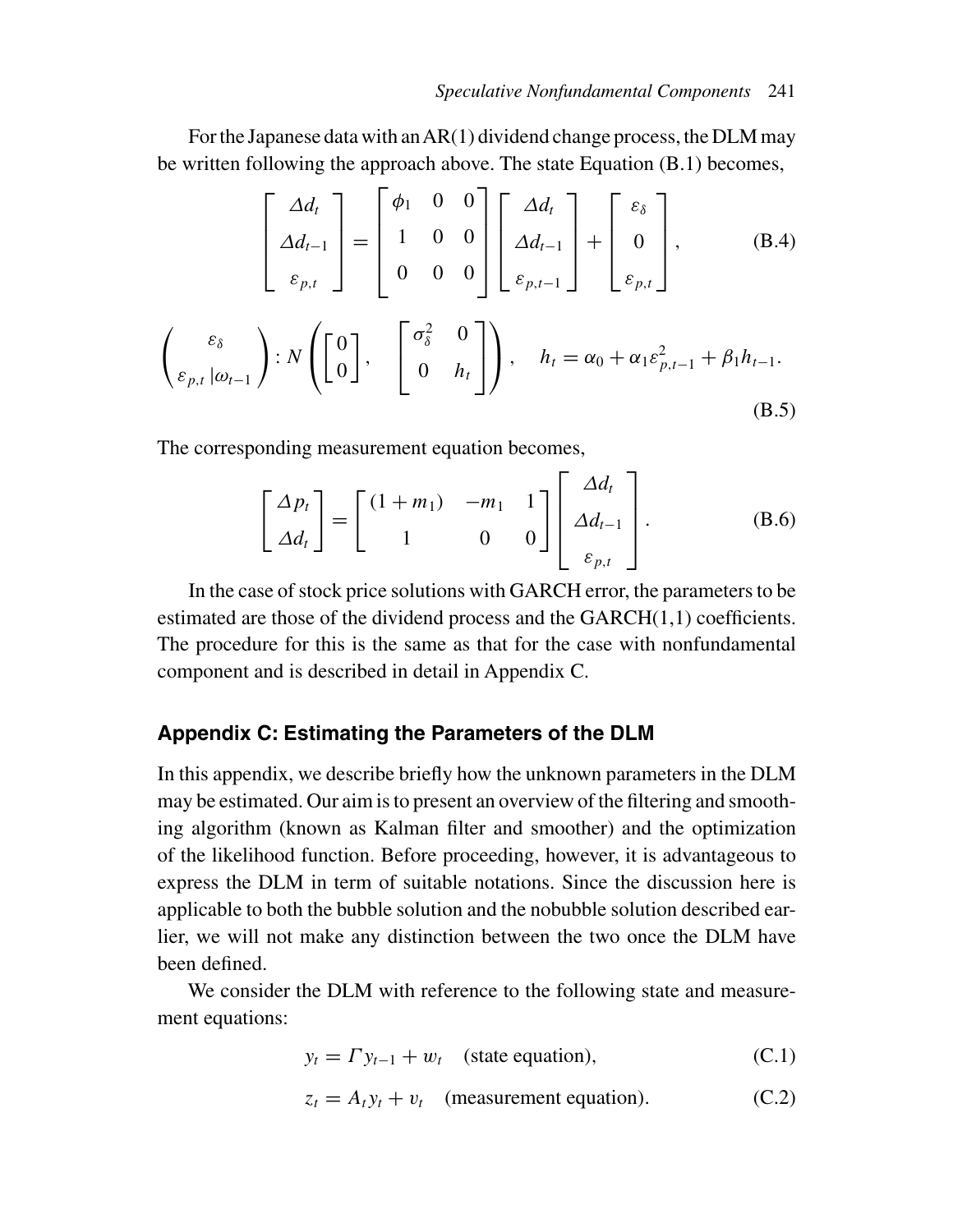In this DLM,  $y_t$  is a  $p \times 1$  vector of unobserved state variables,  $\Gamma$  is the  $p \times p$ state transition matrix governing the evolution of the state vector.  $w_t$  is the  $p \times 1$  vector of independently and identically distributed, zero-mean normal vector with covariance matrix Q. The state process is assumed to have started with the initial value given by the vector,  $y_0$ , taken from normally distributed variables with mean vector  $\mu_0$  and the  $p \times p$  covariance matrix,  $\Sigma_0$ .

The state vector itself is not observed but some transformation of these is observed but in a linearly added noisy environment. In this sense, the  $q \times 1$ vector  $z_t$  is observed through the  $q \times p$  measurement matrix  $A_t$  together with the  $q \times 1$  Gaussian white noise  $v_t$ , with the covariance matrix, R. We also assume that the two noise sources in the state and the measurement equations are uncorrelated.

The next step is to make use of the Gaussian assumptions and produce estimates of the underlying unobserved state vector given the measurements up to a particular point in time. In other words, we would like to find out,

$$
E(y_t | \{z_{t-1}, z_{t-2}, \ldots, z_1\})
$$

and the covariance matrix,

$$
P_{t|t-1} = E[(y_t - y_{t|t-1})(y_t - y_{t|t-1})'].
$$

This is achieved by using Kalman filter and the basic system of equations is described below.

Given the initial conditions  $y_{0|0} = \mu_0$ , and  $P_{0|0} = \Sigma_0$ , for observations made at time  $1, 2, 3, \ldots, T$ ,

$$
y_{t|t-1} = \Gamma y_{t-1|t-1}, \tag{C.3}
$$

$$
P_{t|t-1} = \Gamma P_{t-1|t-1} \Gamma' + Q, \tag{C.4}
$$

$$
y_{t|t} = y_{t|t-1} + K_t(z_t - A_t z_{t|t-1}),
$$
 (C.5)

where the Kalman gain matrix

$$
K_t = P_{t|t-1} A_t' [A_t P_{t|t-1} A' + R]^{-1}, \tag{C.6}
$$

and the covariance matrix  $P_{t|t}$  after the *t*th measurement has been made is,

$$
P_{t|t} = [I - K_t A_t] P_{t|t-1}.
$$
 (C.7)

Equation (C.3) forecasts the state vector for the next period given the current state vector. Using this one step ahead forecast of the state vector it is possible to define the innovation vector as,

$$
v_t = z_t - A_t y_{t|t-1}
$$
 (C.8)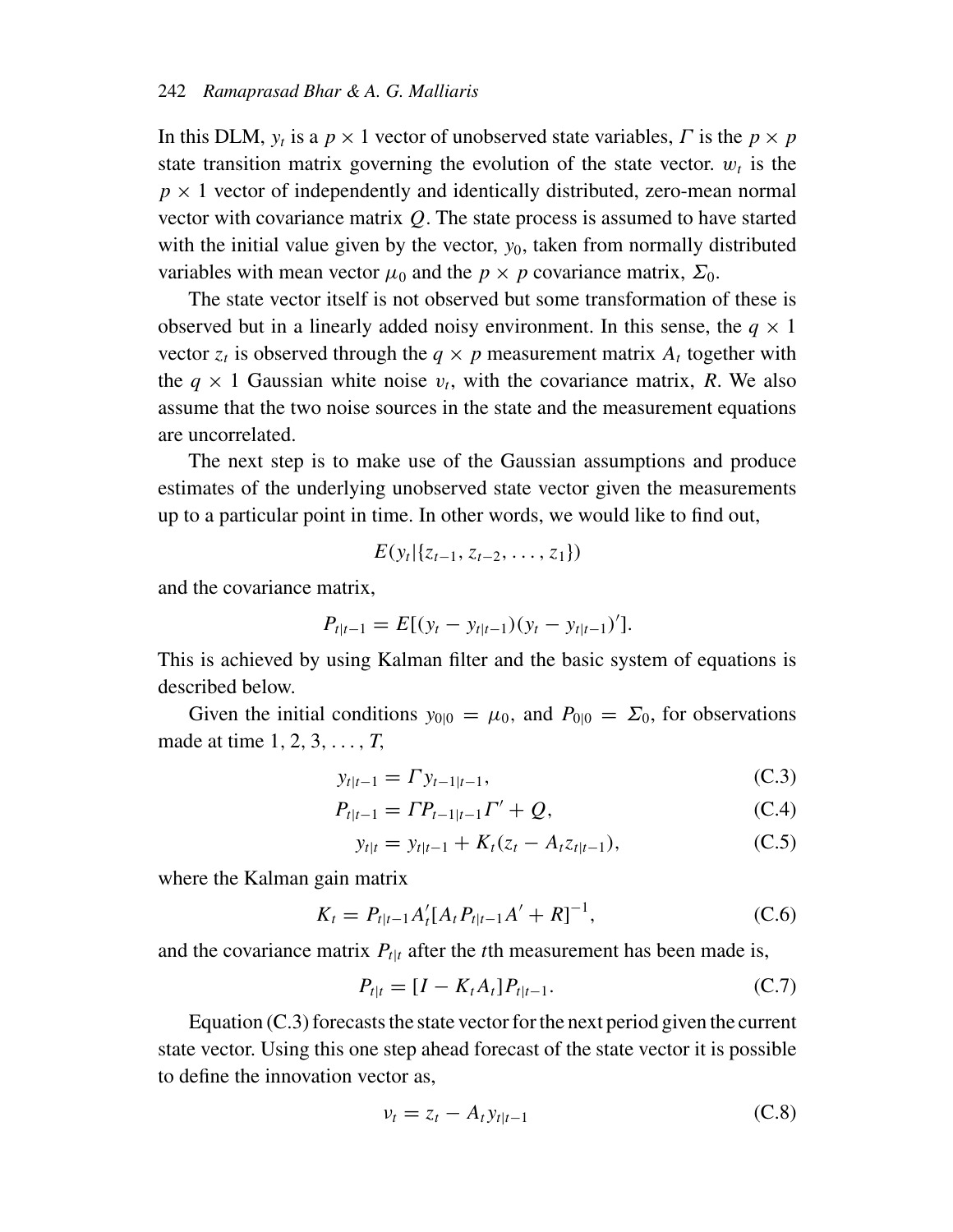and its covariance as,

$$
\Sigma_t = A_t P_{t|t-1} A'_t + R. \tag{C.9}
$$

Since in finance and economic applications all the observations are available, it is possible to improve the estimates of state vector based upon the whole sample. This is referred to as Kalman smoother and it starts with initial conditions at the last measurement point i.e.,  $y_{T|T}$  and  $P_{T|T}$ . The following set of equations describes the smoother algorithm:

$$
y_{t-1|T} = y_{t-1|t-1} + J_{t-1}(y_{t|T} - y_{t|t-1}),
$$
\n(C.10)

$$
P_{t-1|T} = P_{t-1|t-1} + J_{t-1}(P_{t|T} - P_{t|t-1})J'_{t-1},
$$
\n(C.11)

where

$$
J_{t-1} = P_{t-1|t-1} \Gamma'[P_{t|t-1}]^{-1}.
$$
 (C.12)

It should be clear from the above that to implement the smoothing algorithm the quantities  $y_{t|t}$  and  $P_{t|t}$  generated during the filter pass must be stored.

With reference to the DLM for the bubble and the nobubble solutions it is obvious that the parameters of interest are embedded in the matrices  $\Gamma$ and Q, since by construction of our models  $R \equiv 0$ . The description of the above filtering and the smoothing algorithms assumes that these parameters are known. In fact, we want to determine these parameters and this achieved by maximizing the innovation form of the likelihood function. The one step ahead innovation and its covariance matrix are defined by Equations (C.8) and (C.9) and since these are assumed to be independent and conditionally Gaussian, the log likelihood function (without the constant term) is given by

$$
\log(L) = -\sum_{t=1}^{T} \log |\Sigma_t(\Theta)| - \sum_{t=1}^{T} \nu_t'(\Theta) \Sigma_t^{-1}(\Theta) \nu_t(\Theta). \tag{C.13}
$$

In this expression,  $\Theta$  is specifically used to emphasize the dependence of the log likelihood function on the parameters of the model. Once the function is maximized with respect to the parameters of the model, the next step of smoothing can start using those estimated parameters.

Maximization of the function in Equation (C.13) may be achieved using one of two approaches. The first one depends on algorithm like Newton–Raphson and the second one is known as the EM (Expectation Maximization) algorithm. In this paper we employ the Newton–Raphson technique to achieve our objective and since the likelihood function is reasonably well behaved, maximization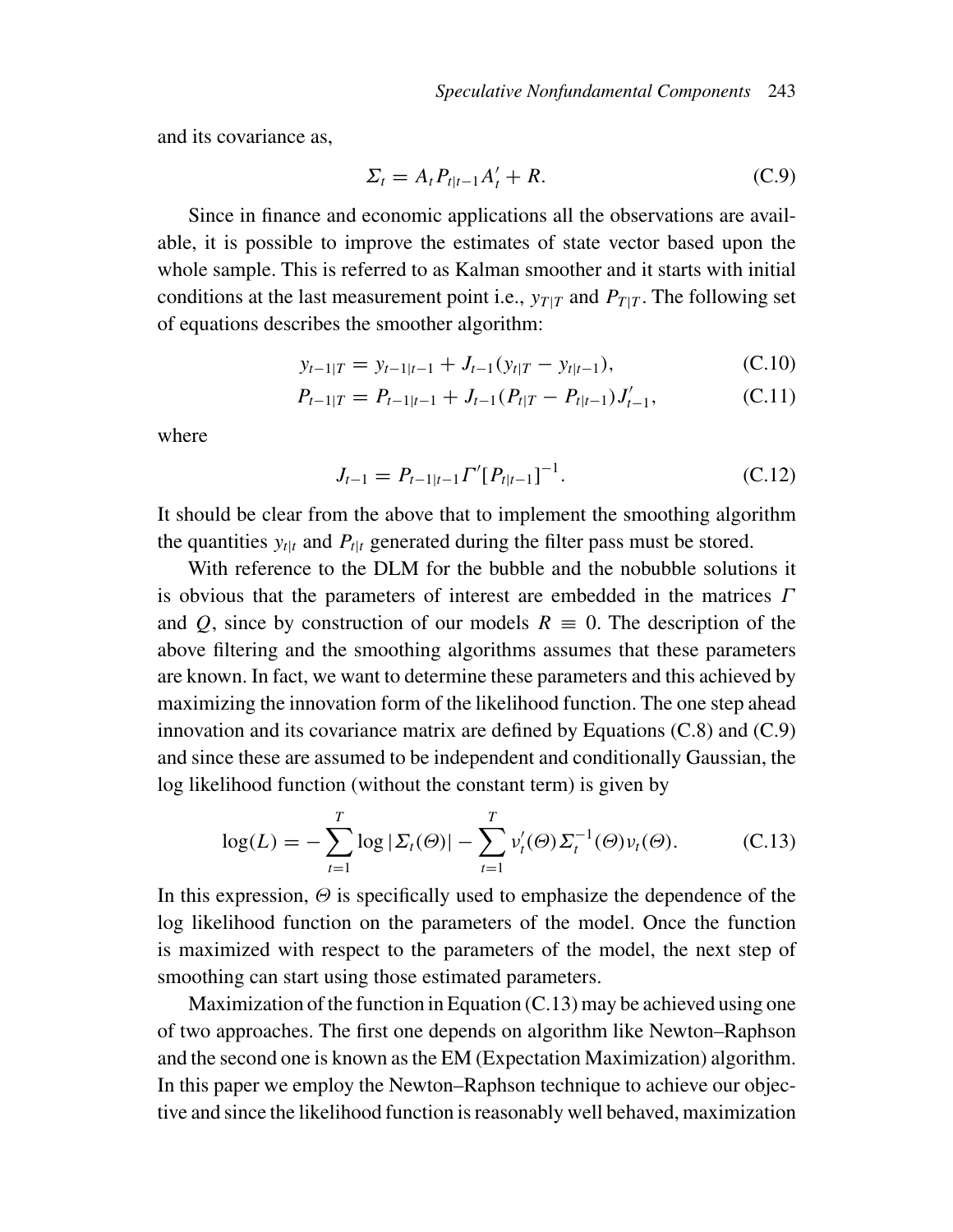is achieved quite quickly. In some modeling situations it may not be so straightforward. EM algorithm has been reported to be quite stable in the presence of bad starting values, although it may take longer to converge. Some researchers report that when good starting values are hard to obtain, a combination of the two approaches may be useful. In that situation it is preferable to employ EM algorithm first in order to obtain an intermediate estimates and then switch to the Newton–Raphson method. Interested readers may refer to Shumway and Stoffer (2000, p. 323).

#### **Acknowledgments**

Current Draft: September 2004. Various earlier versions of this paper were presented at *the European Financial Management Association Meetings*, Lugano, Switzerland, June 27–30, 2001, at *the Western Economic Association Meetings*, San Francisco, July 5–8, 2001 and the *Seventh Biennial Conference of the Athenian Policy Forum*, Frankfurt, Germany, July 28–31, 2004. We are thankful to several discussants and colleagues for their useful suggestions and to two anonymous referees of this journal for their insightful comments that helped us improve our paper.

#### **References**

- Bhar, R. and A.G. Malliaris, "Are there Rational Bubbles in the U.S. Stock Market? Overview and a New Test." In George Kaufman (ed.), *Asset Price Bubbles: Implications for Monetary and Regulatory Policies*, pp. 125–144. Amsterdam: Elsevier (2001).
- Binswanger, M. *Stock Markets, Speculative Bubbles and Economic Growth*, Cheltenham, U.K.: Elgar Publishing (1999).
- Blanchard, O.J. and M. Watson, "Bubbles, Rational Expectations and Financial Markets," in P. Wachel, (ed.), *Crises in the Economic and Financial Structure*, Lexington: Lexington Books (1982).
- Blanchard, O.J. and S. Fisher, *Lectures on Macroeconomics*, Cambridge: MIT Press (1989).
- Campbell, J.Y., "Asset Pricing at the Millennium." *The Journal of Finance* 55, 1515–1568 (2000).
- Campbell, J.Y. and R.J. Shiller, "The Dividend-Price Ratio and the Expectations of Future Dividends and Discount Factors." *Review of Financial Studies* 1, 195–228 (1988a).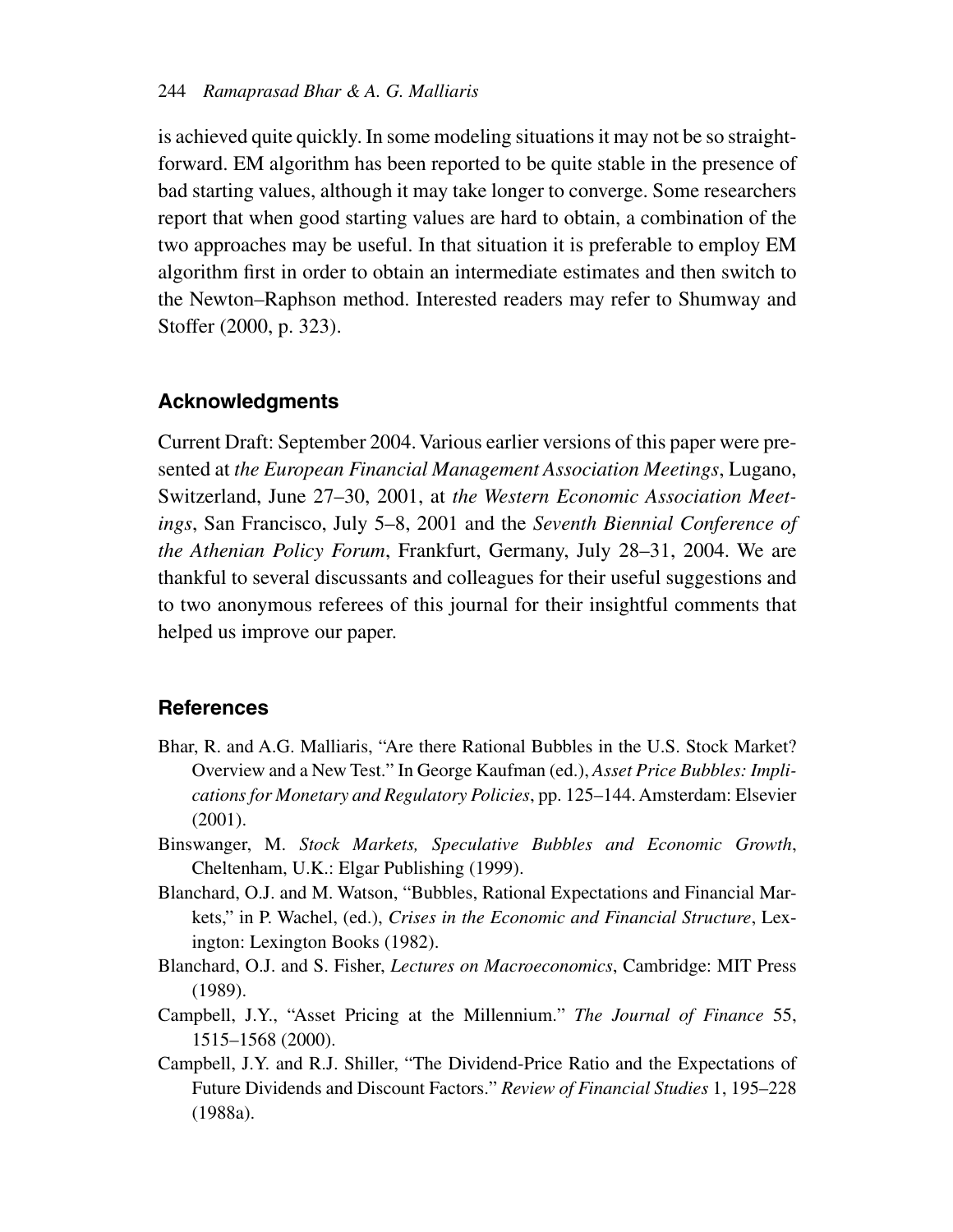- Campbell, J.Y. and R.J. Shiller, "Stock Prices, Earnings and Expected Dividends." *Journal of Finance* 43, 661–676 (1988b).
- Campbell, J.Y., A.W. Lo and A.C. MacKinlay, *The Econometrics of Financial Markets*. Pinceton: Princeton University Press (1997).
- Chirinko, R. and H. Schaller, "Bubbles, Fundamentals, and Investment: A Multiple Equation Testing Strategy." *Journal of Monetary Economics* 38, 47–76 (1996).
- Eun, C. and S. Shim, "International Transmission of Stock Market Movements." *Journal of Financial and Quantitative Analysis* 24, 241–256 (1989).
- Flood, R.P. and P.M. Garber, "Market Fundamentals Versus Price Level Bubbles: The First Tests." *Journal of Political Economy* 88, 745–770 (1980).
- Hamao, Y., R.W. Masulis and V. Ng, "Correlations in Price Changes and Volatility Across International Stock markets." *The Review of Financial Studies* 3, 281–307 (1990).
- Harvey, A., *The Econometric Analysis of Time Series*, second edition. Cambridge, Massachusetts: The MIT Press (1990).
- Harvey, A., E. Ruiz and E. Sentana, "Unobserved Component Time Series Models with ARCH Disturbances." *Journal of Econometrics* 52, 129–157 (1992).
- Hayford, M. and A.G. Malliaris, "Is the Federal Reserve Stock Market Bubble-Neutral?" in George Kaufman (ed.), *Asset Price Bubbles: Implications for Monetary and Regulatory Policies*, Amsterdam: Elsevier (2001), pp. 229–243.
- Ikeda, S. and A. Shibata, "Fundamentals-Dependent Bubbles in Stock Prices." *Journal of Monetary Economics* 30, 143–168 (1992).
- Keynes, J.M., *The General Theory of Employment, Interest and Money*. London: MacMillan (1936).
- Kim, C. and C.R. Nelson, *State Space Models with Regime Switching: Classical and Gibbs-Sampling Approach with Applications.* Cambridge: The MIT Press (1999).
- King, M.A. and S. Wadhwani, "Transmission of Volatility Between Stock Markets." *Review of Financial Studies* 3, 5–33 (1990).
- LeRoy, S. and R.D. Porter, "The Present-Value Relation: Tests Based on Implied Variance Bounds." *Econometrica* 49, 555–574 (1981).
- Lutkepohl, H., *Introduction to Multiple Time Series Analysis*, second edition. New York: Springer-Verlag (1993).
- McCarthy, J. and M. Najand, "State Space Modelling of Linkages Among International Markets." *Journal of Multinational Financial Management* 5, 1–9 (1995).
- Malliaris, A.G. and J.L. Urrutia, "The International Crash of October 1987: Causality Tests." *Journal of Financial and Quantitative Analysis* 27, 353–364 (1992).
- Malliaris,A.G. and J.L. Urrutia, "European Stock Market Fluctuations: Short and Long Term Links." *Journal of International Financial Markets, Institutions and Money* 6, 21–34 (1996).